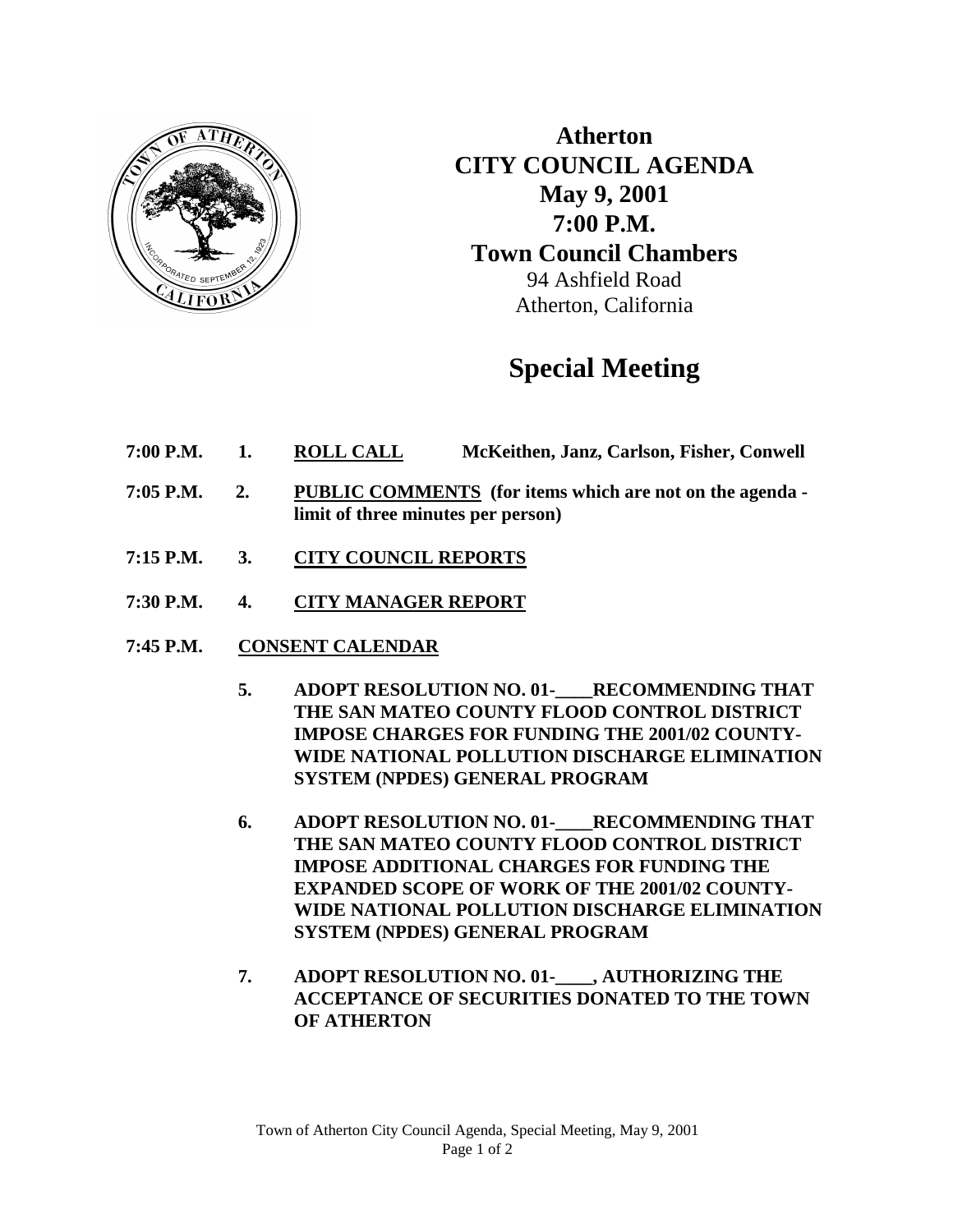#### **REGULAR AGENDA**

| 7:50 P.M.      | 8.  | APPOINTMENTS TO TOWN COMMISSIONS AND<br><b>COMMITTEES</b>                                                                                                     |  |
|----------------|-----|---------------------------------------------------------------------------------------------------------------------------------------------------------------|--|
|                |     | <b>Recommendation:</b> Accept the recommendations of the Screening<br><b>Committee to fill the vacancies on various Commissions and</b><br><b>Committees.</b> |  |
| 8:00 P.M.      | 9.  | <b>CONSIDER MODIFICATIONS TO HOLBROOK-PALMER</b><br><b>PARK PLAYGROUND PROJECT</b>                                                                            |  |
| $9:00$ P.M.    | 10. | <b>DISCUSSION AND POSSIBLE ACTION - FISCAL YEAR</b><br><b>2001/02 BUDGET AND ALARM FEES</b>                                                                   |  |
|                |     | <b>Recommendation: Consider formalizing the Alarm Fee</b><br><b>Assessment for Fiscal Year 2001/02.</b>                                                       |  |
| 10:15 P.M. 11. |     | PUBLIC COMMENTS (for items which are not on the agenda –<br>limit of three minutes per person)                                                                |  |

**10:25 P.M. 12. ADJOURN**

*Please contact the City Clerk's office at 752-0529 with any questions*

**Dated and Posted 05-04-01**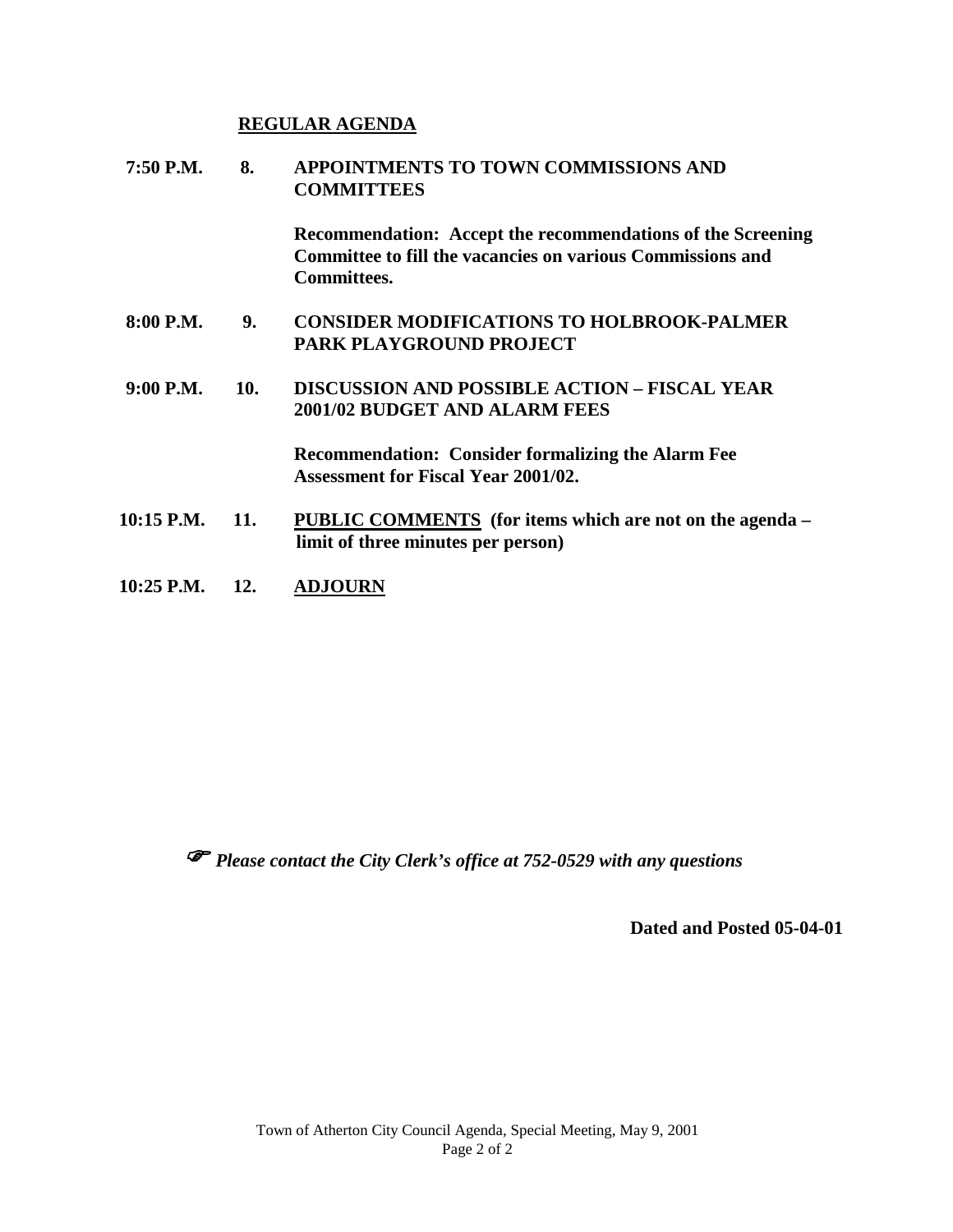

**Atherton CITY COUNCIL AGENDA May 9, 2001 7:00 P.M. Town Council Chambers**  94 Ashfield Road Atherton, California

# **Special Meeting**

- **7:00 P.M. 1. ROLL CALL McKeithen, Janz, Carlson, Fisher, Conwell**
- **7:05 P.M. 2. PUBLIC COMMENTS (for items which are not on the agenda limit of three minutes per person)**
- **7:15 P.M. 3. CITY COUNCIL REPORTS**
- **7:30 P.M. 4. CITY MANAGER REPORT**
- **7:45 P.M. CONSENT CALENDAR**
	- 5. ADOPT RESOLUTION NO. 01-<br>RECOMMENDING THAT **THE SAN MATEO COUNTY FLOOD CONTROL DISTRICT IMPOSE CHARGES FOR FUNDING THE 2001/02 COUNTY-WIDE NATIONAL POLLUTION DISCHARGE ELIMINATION SYSTEM (NPDES) GENERAL PROGRAM**
	- **6. ADOPT RESOLUTION NO. 01-\_\_\_\_RECOMMENDING THAT THE SAN MATEO COUNTY FLOOD CONTROL DISTRICT IMPOSE ADDITIONAL CHARGES FOR FUNDING THE EXPANDED SCOPE OF WORK OF THE 2001/02 COUNTY-WIDE NATIONAL POLLUTION DISCHARGE ELIMINATION SYSTEM (NPDES) GENERAL PROGRAM**
	- **7. ADOPT RESOLUTION NO. 01-\_\_\_\_, AUTHORIZING THE ACCEPTANCE OF SECURITIES DONATED TO THE TOWN OF ATHERTON**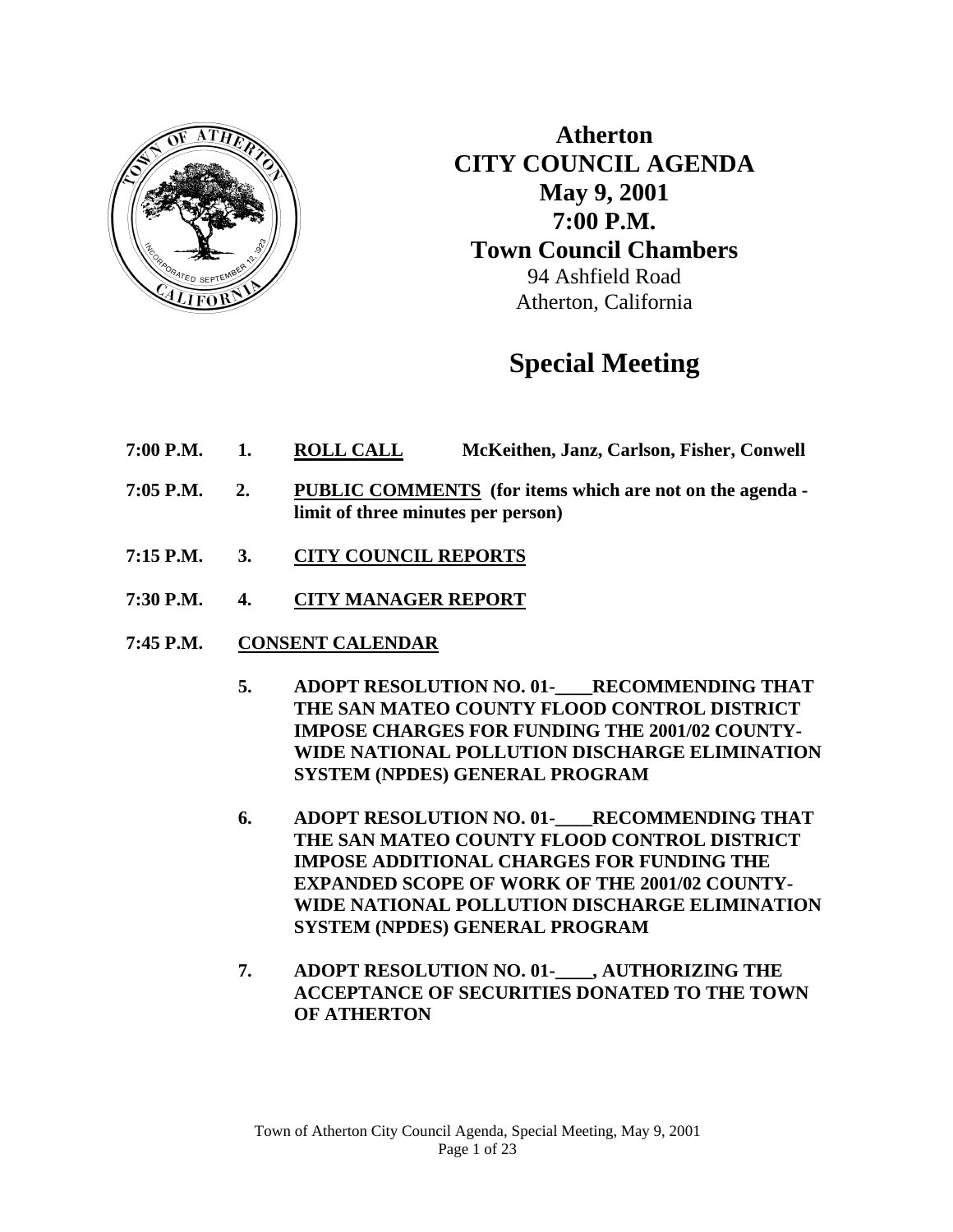#### **REGULAR AGENDA**

| 7:50 P.M.          | 8.  | APPOINTMENTS TO TOWN COMMISSIONS AND<br><b>COMMITTEES</b>                                                                                       |  |
|--------------------|-----|-------------------------------------------------------------------------------------------------------------------------------------------------|--|
|                    |     | Recommendation: Accept the recommendations of the Screening<br>Committee to fill the vacancies on various Commissions and<br><b>Committees.</b> |  |
| 8:00 P.M.          | 9.  | <b>CONSIDER MODIFICATIONS TO HOLBROOK-PALMER</b><br><b>PARK PLAYGROUND PROJECT</b>                                                              |  |
| 9:00 P.M.          | 10. | <b>DISCUSSION AND POSSIBLE ACTION – FISCAL YEAR</b><br><b>2001/02 BUDGET AND ALARM FEES</b>                                                     |  |
|                    |     | <b>Recommendation: Consider formalizing the Alarm Fee</b><br><b>Assessment for Fiscal Year 2001/02.</b>                                         |  |
| $10:15$ P.M. $11.$ |     | PUBLIC COMMENTS (for items which are not on the agenda –<br>limit of three minutes per person)                                                  |  |

**10:25 P.M. 12. ADJOURN**

*Please contact the City Clerk's office at 752-0529 with any questions* 

**Dated and Posted 05-04-01**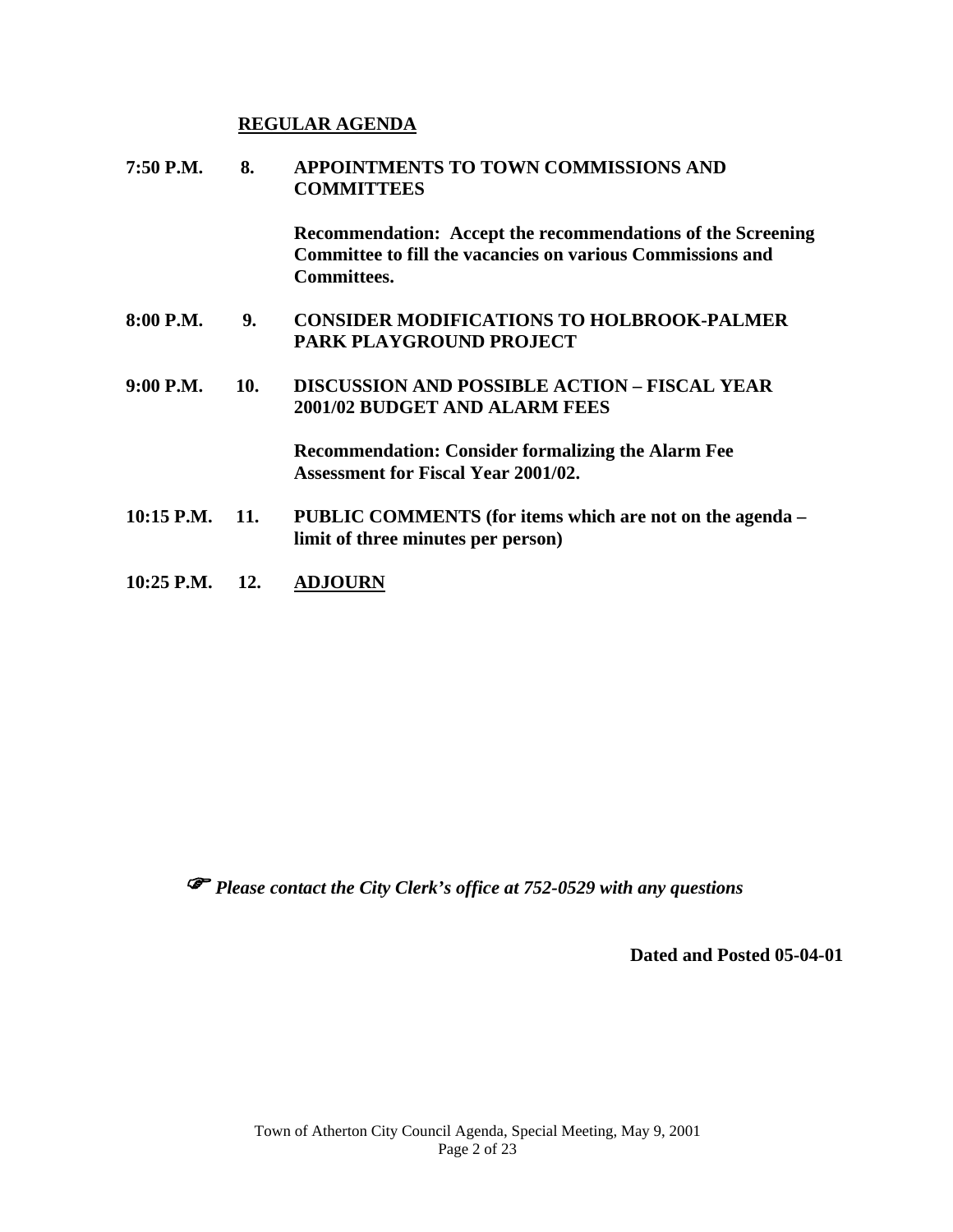

# **Town of Atherton**

# **CITY COUNCIL STAFF REPORT**

# **TO: HONORABLE MAYOR AND CITY COUNCIL**

# **FROM: RALPH FREEDMAN, INTERIM CITY MANAGER**

# **DATE: FOR THE MEETING OF MAY 9, 2001**

#### **SUBJECT: SAN MATEO COUNTY FLOOD CONTROL DISTRICT'S IMPOSITION OF CHARGES FOR FUNDING THE FY2001/2002 COUNTYWIDE NATIONAL POLLUTION DISCHARGE ELIMINATION SYSTEM (NPDES) GENERAL PROGRAM**

#### **RECOMMENDATION:**

Approve the attached resolution recommending that the San Mateo County Flood Control District impose charges to fund the FY2001/2002 National Pollution Discharge Elimination System General Program.

# **INTRODUCTION:**

The Program's Stormwater Management Plan is an agreement negotiated between C/CAG and the Regional Board, and is divided into six (6) sections which address those stormwater pollution prevention and control measures believed to be most applicable to San Mateo County jurisdictions. The six (6) sections are as follows:

- 1. Municipal Government Maintenance Activities w/Park and Recreation
- 2. Control of Pollutants in Stormwater from Commercial and Industrial Businesses
- 3. Public Information Participation Activities
- 4. New Development Activities
- 5. Illicit Discharge Elimination Activities
- 6. Watershed and Monitoring

The Program is beginning the eighth year of its permit. This year's budget is \$825,155, which is financed by a countywide parcel fee levied against residential land uses, commercial and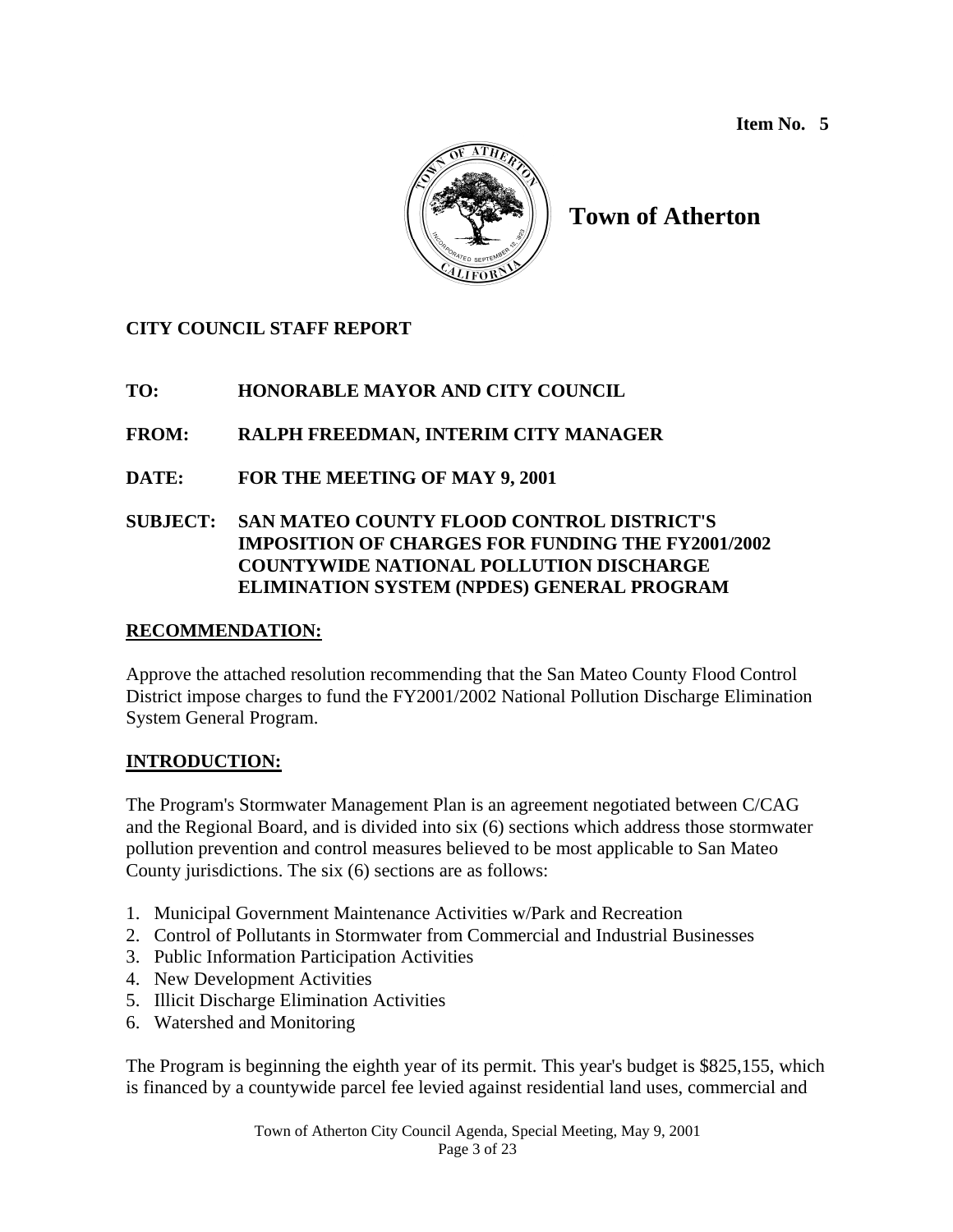industrial uses, and miscellaneous land uses. At the current time, residential land uses are assessed at \$3.44 per parcel. Fees generated from these assessments on Atherton parcels totaled \$10,847.04, which is 1.3966% of the total revenues generated by the County assessment.

### **ANALYSIS:**

This assessment allows for the County Flood Control District to generate the needed funds to comply with the Countywide NPDES Municipal Stormwater Permit that is issued by the San Francisco Bay Regional Water Quality Control Board (the Regional Board). It is a continuation of the assessments that have been levied for a number of years on County land uses.

#### **FISCAL IMPACT:**

The Town does not have any financial impact because this assessment is levied directly on parcel owners within the Town.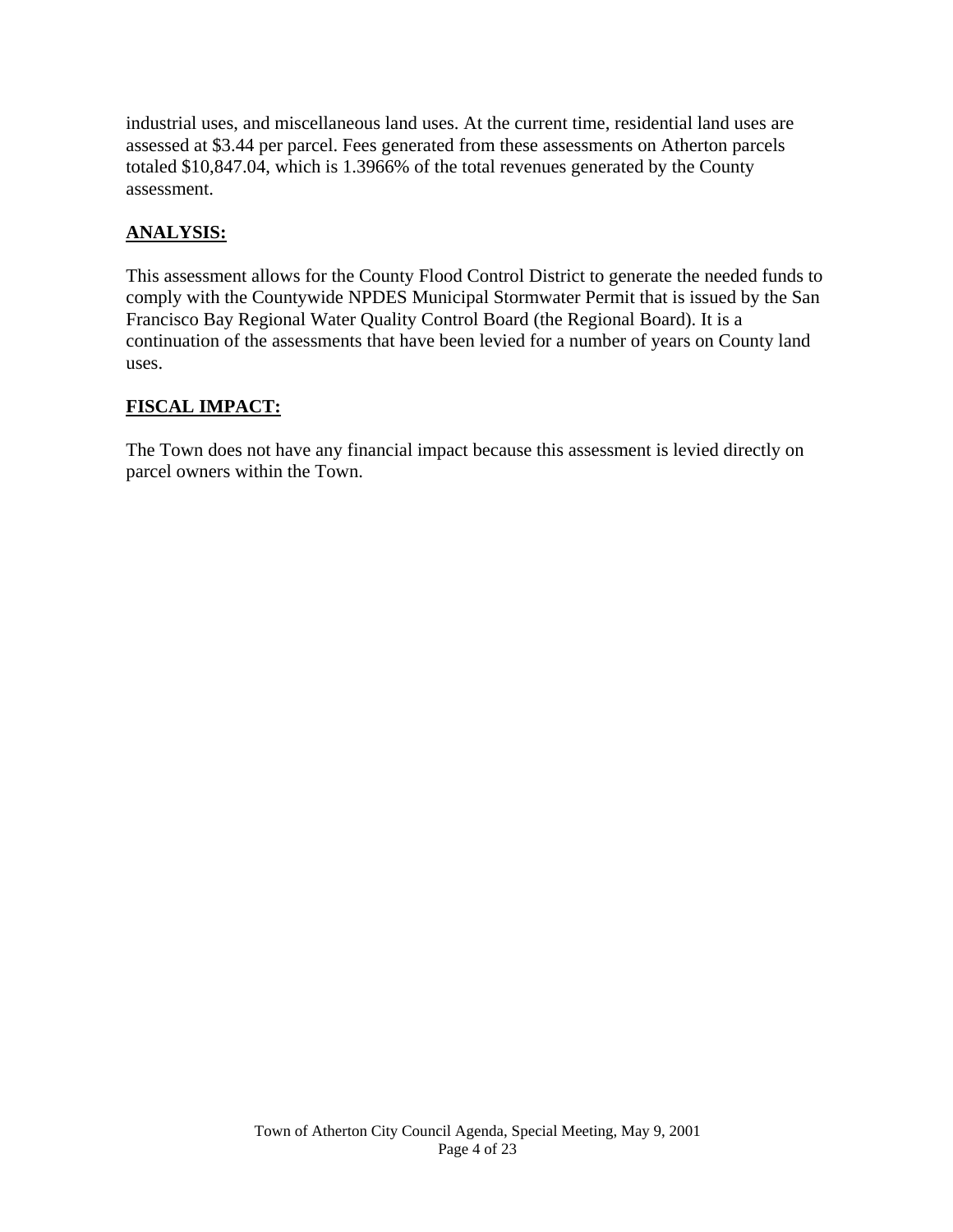#### **RESOLUTION NO. 01-\_\_\_**

#### **A RESOLUTION OF THE CITY COUNCIL OF THE TOWN OF ATHERTON RECOMMENDING THAT THE SAN MATEO COUNTY FLOOD CONTROL DISTRICT IMPOSE CHARGES FOR FUNDING THE 2001/02 COUNTYWIDE NATIONAL POLLUTION DISCHARGE ELIMINATION SYSTEM (NPDES) GENERAL PROGRAM**

**WHEREAS, t**he Environmental Protection Agency, under amendments to the 1987 Federal Clean Water Act, imposed regulations that mandate local governments to control and reduce the amount of stormwater pollutant runoff into receiving waters.

**WHEREAS,** under the authority of California Porter-Cologne Water Quality Act, the State Water Resources Control Board has delegated authority to its regional boards to invoke permitting requirements upon counties and cities.

**WHEREAS,** in July 1991, the San Francisco Bay Regional Water Quality Control Board notified San Mateo County of the requirement to submit an NPDES Permit Application by November 30, 1992.

**WHEREAS,** in furtherance of the NPDES Permit Process, San Mateo County in conjunction with all incorporated cities in San Mateo County has prepared a San Mateo Countywide Stormwater Management Plan which has a General Program as a fundamental component of the Management Plan.

**WHEREAS,** the San Mateo Countywide Stormwater Management Plan has been submitted to the San Francisco Bay Regional Water Quality Control Board and the Management Plan has been approved by the Board and made part of the NPDES Waste Discharge Permit CA 0029921, issued September 13, 1993 and remaining in effect through June 30, 1998.

**WHEREAS,** the San Mateo Countywide Stormwater Management Plan and NPDES Waste Discharge Permit CA 0029921 required that San Mateo County submit a renewal application by March 31, 1998 which shall include a Stormwater Management Plan for 1998 through 2003.

**WHEREAS,** the San Mateo County NPDES Technical Advisory Committee has prepared the San Mateo Countywide Stormwater Management Plan for 1998-2003.

**WHEREAS,** the Town of Atherton has accepted, adopted and committed to implement the San Mateo Countywide Stormwater Management Plan for 1998-2003 and the renewal application and Plan was submitted to the San Francisco Regional Water Quality Control Board on March 18, 1998.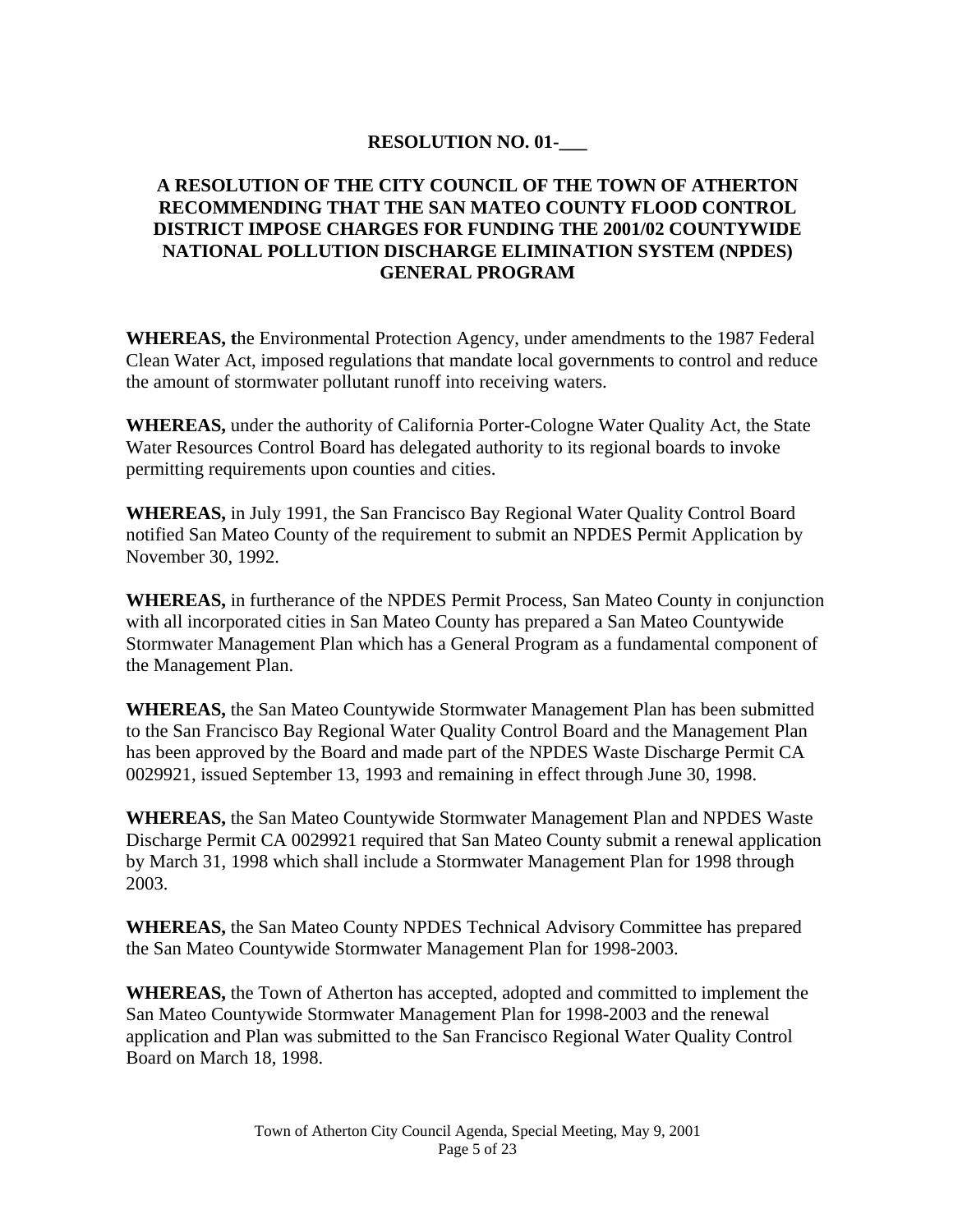**WHEREAS,** the San Francisco Bay Regional Water Quality Control Board, after Public Hearing, approved the Renewed NPDES Permit effective July 21, 1999 and which expires July 20, 2004.

**WHEREAS,** the San Mateo County Flood Control District Act, as amended by the State Legislature in 1992 (Assembly Bill 2635), authorized the San Mateo County Flood Control District to impose charges to fund storm drainage programs such as the NPDES Program; Countywide General Program charges for Fiscal Year 2001/02 to fund a \$780,000 Budget are; Single Family Resident: \$3.44/APN; Miscellaneous, Agriculture, Vacant and Condominium: \$1.71/APN; all other land uses a base rate of \$3.44/APN for the first 11,000 square feet plus \$0.3127 per 1,000 additional square feet of parcel area.

**NOW, THEREFORE, BE IT RESOLVED** by the City Council of the Town of Atherton that:

- 1. The Town of Atherton respectfully requests the San Mateo County Board of Supervisors, acting as the governing board of the San Mateo County Flood Control District, to impose those charges necessary to fund the Countywide NPDES General Program; and
- 2. The Town of Atherton respectfully requests that all properties within the territorial limits of said Town be charged the annual charges in accordance with said charges stated above; and
- 3. The City Clerk is hereby directed to forward a copy of this Resolution to the San Mateo County Board of Supervisors and to the NPDES Coordinator of C/CAG.

\* \* \* \* \* \* \* \* \* \* \* \* \*

I hereby certify that the foregoing Resolution was duly and regularly passed and adopted at a regular meeting of the City Council of the Town of Atherton held on the \_\_ day of \_\_\_\_\_\_\_, 2001, by the following vote:

 $\overline{a}$ 

| AYES:           | COUNCIL MEMBERS: |
|-----------------|------------------|
| NOES:           | COUNCIL MEMBERS: |
| ABSENT:         | COUNCIL MEMBERS: |
| <b>ABSTAIN:</b> | COUNCIL MEMBERS: |

Dianne M. Fisher, Mayor

ATTEST: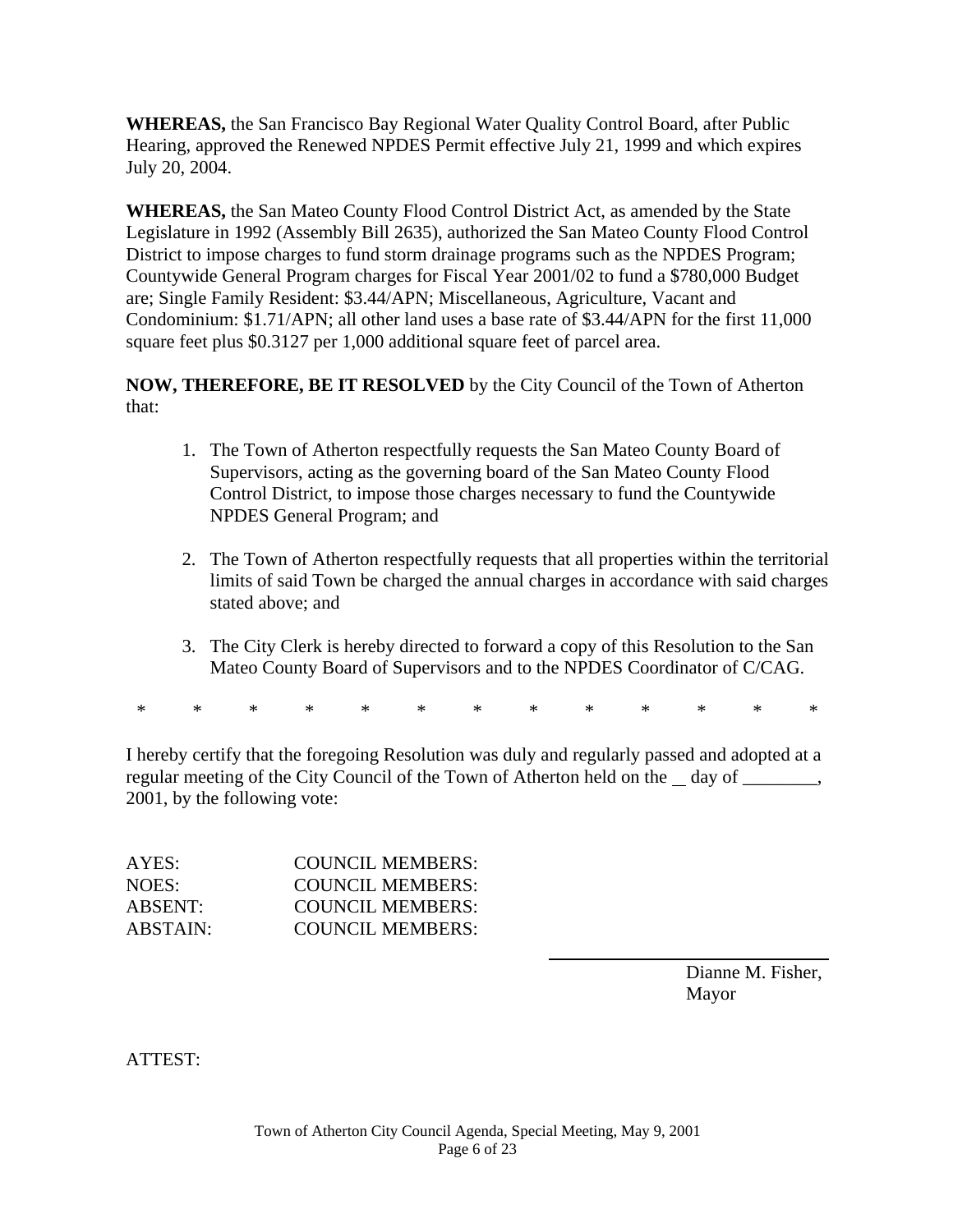\_\_\_\_\_\_\_\_\_\_\_\_\_\_\_\_\_\_\_\_\_\_\_\_\_\_ Sharon Barker, City Clerk

C:\050901npdesfeesfinalreso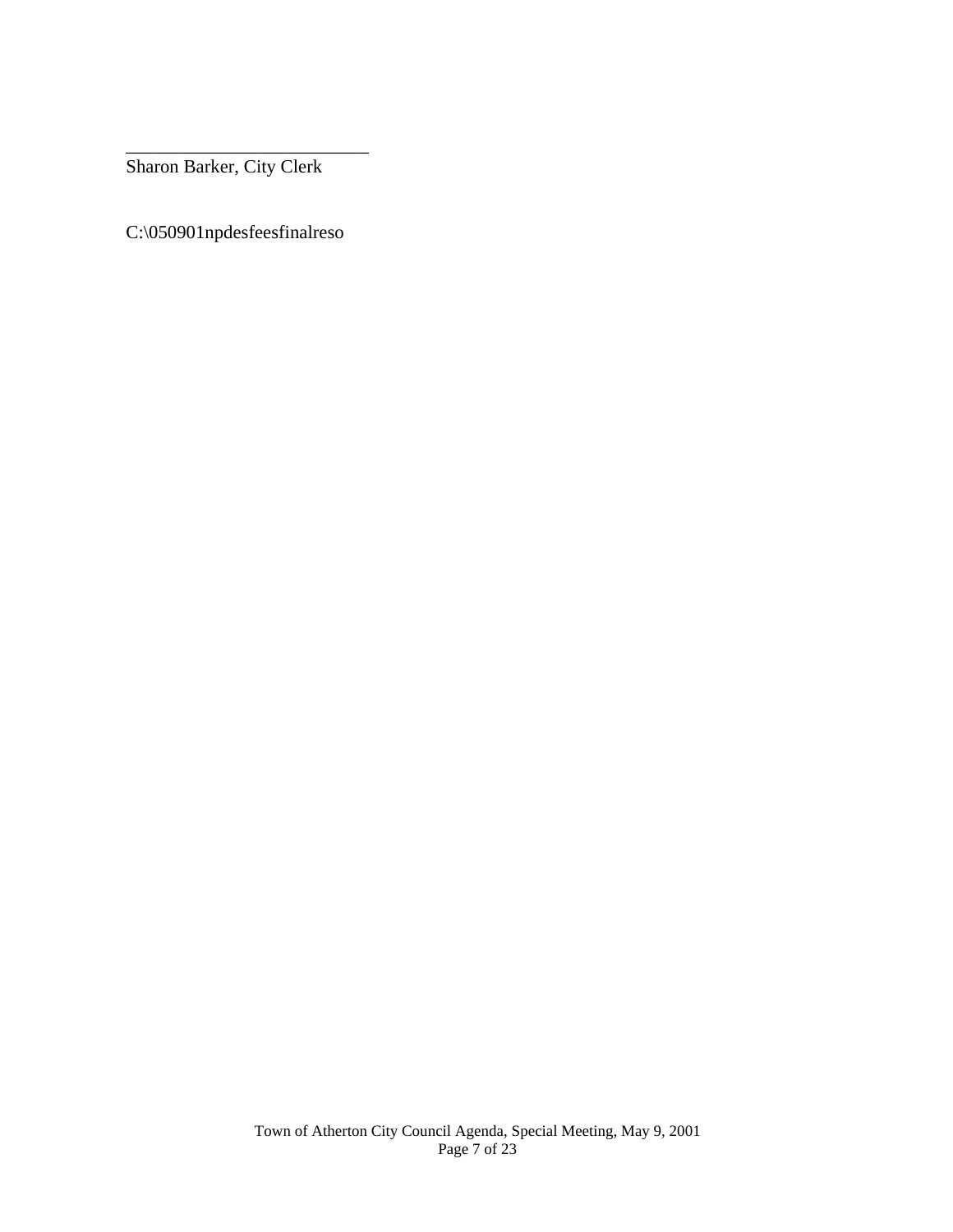

# **Town of Atherton**

# **CITY COUNCIL STAFF REPORT**

# **TO: HONORABLE MAYOR AND CITY COUNCIL**

# **FROM: RALPH FREEDMAN, INTERIM CITY MANAGER**

- **DATE: FOR THE MEETING OF MAY 9, 2001**
- **SUBJECT: SAN MATEO COUNTY FLOOD CONTROL DISTRICT'S REQUEST TO IMPOSE ADDITIONAL CHARGES FOR FUNDING THE EXPANDED SCOPE OF WORK IN THE FY2001/2002 COUNTYWIDE NATIONAL POLLUTION DISCHARGE ELIMINATION SYSTEM (NPDES) GENERAL PROGRAM**

#### **RECOMMENDATION:**

Approve the attached resolution, which recommends that the San Mateo County Flood Control District impose additional charges to fund the expanded scope of work in the FY2001/2002 National Pollution Discharge Elimination System General Program.

#### **INTRODUCTION:**

Additional funds are needed by the County Flood Control District to fund future additional mandated requirements of upcoming permits, and to fund the defense of legal challenges to the current permit. Over the past several months, these issues have been discussed in meetings between C/CAG Staff and City Managers and Public Works Directors from throughout San Mateo County. Proposals from these meetings were then taken back to the C/CAG Board of Directors who voted to approve the new levies at their meeting on April 12, 2001.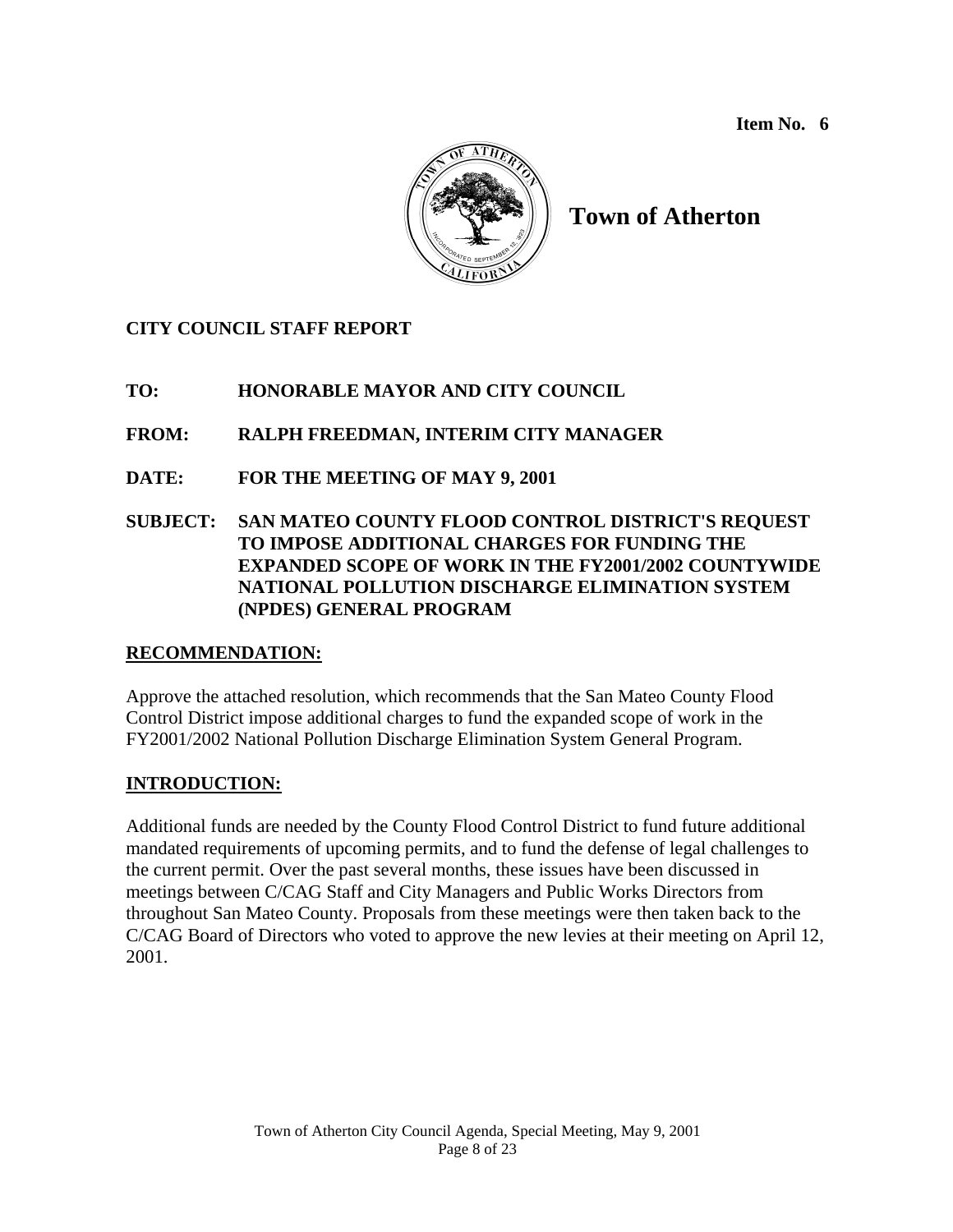# **ANALYSIS:**

These increased assessments will allow for the County Flood Control District to generate the needed funds to comply with the new mandates of the Countywide NPDES Municipal Stormwater Permit that is issued by the San Francisco Bay Regional Water Quality Control Board (the Regional Board). The C/CAG Staff has calculated that \$550,00 of additional funds are needed for the following items:

- Monitoring
- Training
- Brochures/Documents for use by all agencies
- C/CAG Presentations to member agencies
- Public Education
- Administration
- Legal Fees
- Election costs

# **FISCAL IMPACT:**

The Town does not have any financial impact because this assessment is levied directly on parcel owners within the Town. Each residential parcel within the County will be assessed an additional \$1.94, or a total of \$5.38 per residential parcel if this surcharge is approved.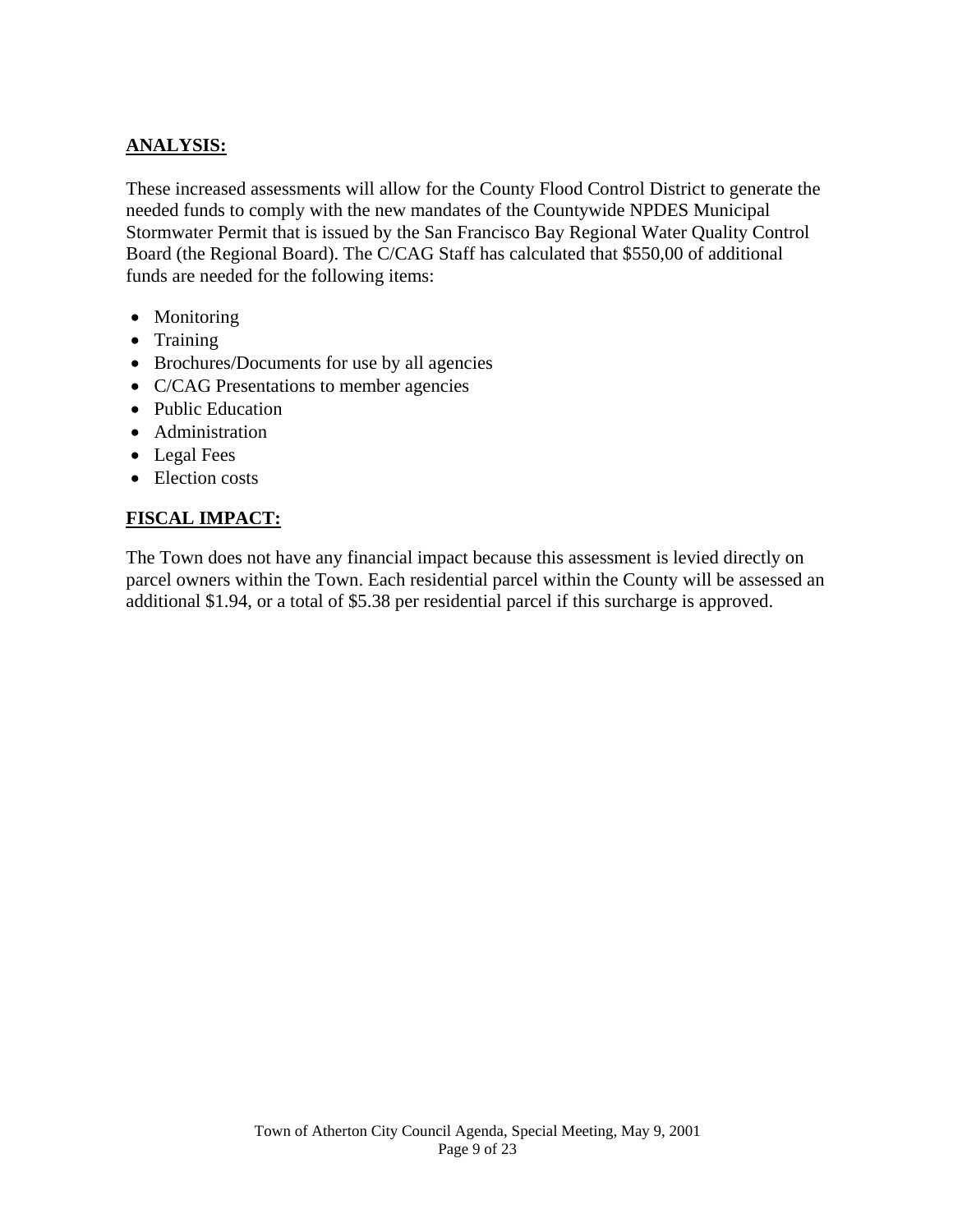#### **RESOLUTION NO. 01- \_\_\_**

#### **A RESOLUTION OF THE CITY COUNCIL OF THE TOWN OF ATHERTON RECOMMENDING THAT THE SAN MATEO COUNTY FLOOD CONTROL DISTRICT IMPOSE ADDITIONAL CHARGES FOR FUNDING THE EXPANDED SCOPE OF WORK FOR THE 2001/02 COUNTYWIDE NATIONAL POLLUTION DISCHARGE ELIMINATION SYSTEM (NPDES) GENERAL PROGRAM**

**WHEREAS,** the Environmental Protection Agency, under amendments to the 1987 Federal Clean Water Act, imposed regulations that mandate local governments to control and reduce the amount of stormwater pollutant runoff into receiving waters.

**WHEREAS,** under the authority of California Porter-Cologne Water Quality Act, the State Water Resources Control Board has delegated authority to its regional boards to invoke permitting requirements upon counties and cities.

**WHEREAS,** in July 1991, the San Francisco Bay Regional Water Quality Control Board notified San Mateo County of the requirement to submit an NPDES Permit Application by November 30, 1992.

**WHEREAS,** in furtherance of the NPDES Permit Process, San Mateo County in conjunction with all incorporated cities in San Mateo County has prepared a San Mateo Countywide Stormwater Management Plan which has a General Program as a fundamental component of the Management Plan.

**WHEREAS,** the San Mateo Countywide Stormwater Management Plan has been submitted to the San Francisco Bay Regional Water Quality Control Board and the Management Plan has been approved by the Board and made part of the NPDES Waste Discharge Permit CA 0029921, issued September 13, 1993 and remaining in effect through June 30, 1998.

**WHEREAS,** the San Mateo Countywide Stormwater Management Plan and NPDES Waste Discharge Permit CA 0029921 required that San Mateo County submit a renewal application by March 31, 1998 which shall include a Stormwater Management Plan for 1998 through 2003.

**WHEREAS,** the San Mateo County NPDES Technical Advisory Committee has prepared the San Mateo Countywide Stormwater Management Plan for 1998-2003.

**WHEREAS,** the Town of Atherton has accepted, adopted and committed to implement the San Mateo Countywide Stormwater Management Plan for 1998-2003 and the renewal application and Plan was submitted to the San Francisco Regional Water Quality Control Board on March 18, 1998.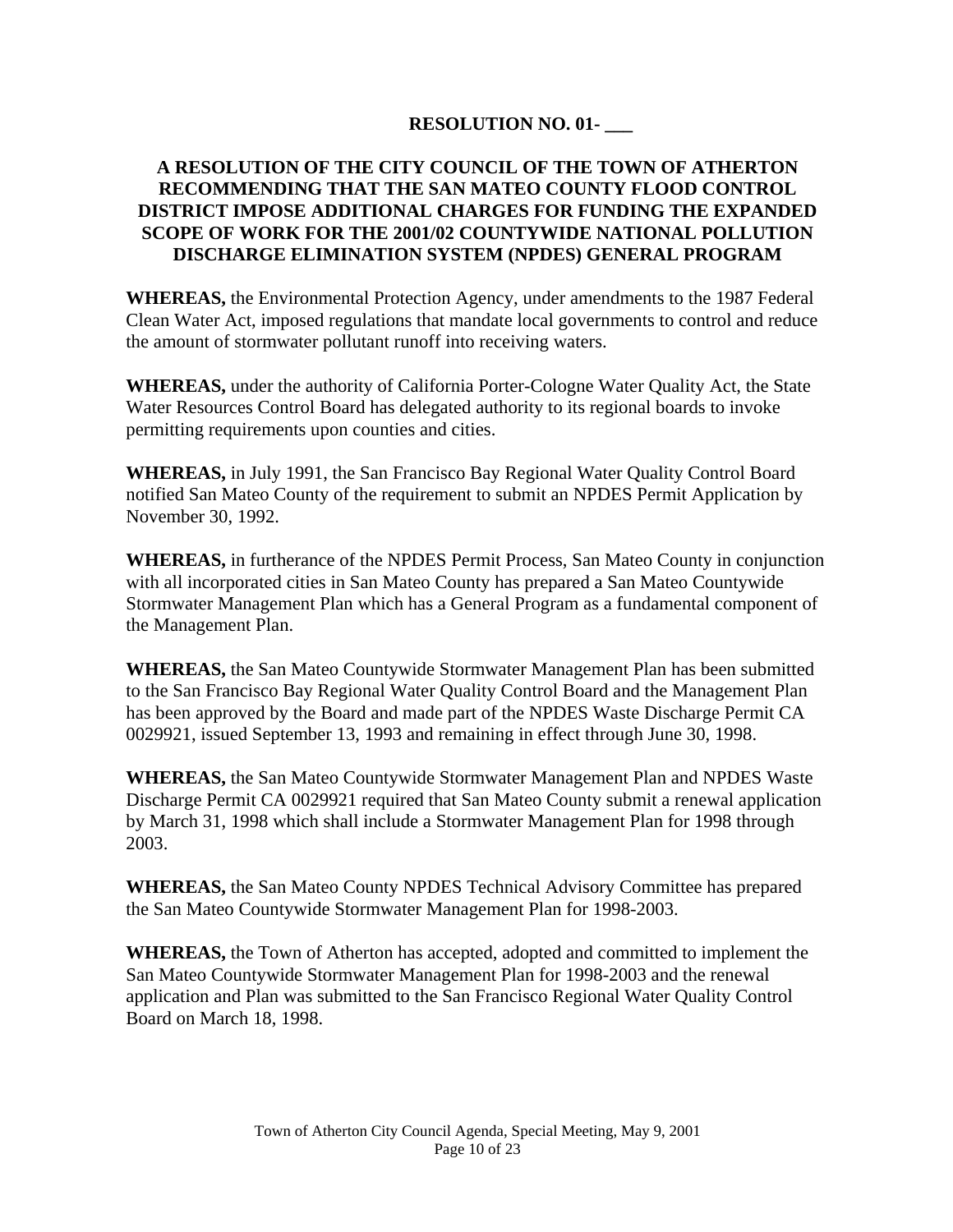**WHEREAS,** the San Francisco Bay Regional Water Quality Control Board, after Public Hearing, approved the Renewed NPDES Permit effective July 21, 1999 and which expires July 20, 2004.

**WHEREAS,** the San Francisco Bay Regional Water Quality Control Board has imposed additional requirements on the NPDES General Program beyond those required in the current Renewed NPDES Permit.

**WHEREAS,** the San Mateo County Flood Control District Act, as amended by the State Legislature in 1992 (Assembly Bill 2635), authorized the San Mateo County Flood Control District to impose charges to fund storm drainage programs such as the NPDES Program; Countywide General Program additional annual charges for Fiscal Year 2001/02 that, when added to the previously adopted Basic Charges, would be necessary to fund a \$1,334,152 Budget are; Single Family Resident: \$2.44/APN; Miscellaneous, Agriculture, Vacant and Condominium: \$1.22/APN; all other land uses a base rate of \$2.44/APN for the first 11,000 square feet plus \$0.22 per 1,000 additional square feet of parcel area.

**NOW, THEREFORE, BE IT RESOLVED** BY THE City Council of the Town of Atherton that

- 1. The Town of Atherton approves the expanded Scope of Work imposed on the NPDES General Program and respectfully requests the San Mateo County Board of Supervisors, acting as the governing board of the San Mateo County Flood Control District, to impose those additional charges necessary to fund the Countywide NPDES General Program; and
- 2. The Town of Atherton requests that all properties within the territorial limits of said City be charged the additional annual charges in accordance with said additional charges stated above; and
- 3. The City Clerk is hereby directed to forward a copy of this Resolution to the San Mateo County Board of Supervisors and to the NPDES Coordinator of C/CAG.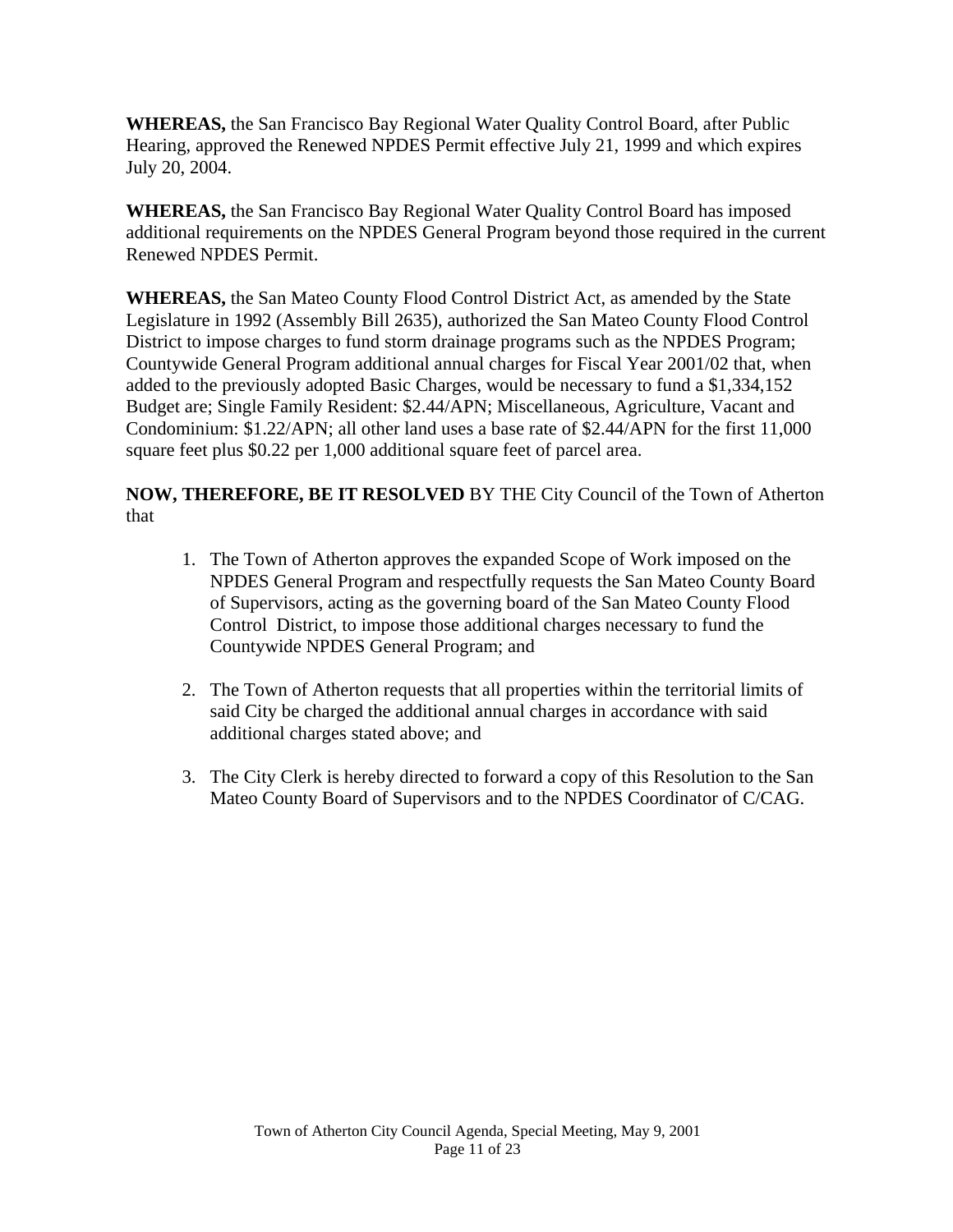\* \* \* \* \* \* \* \* \* \* \* \* \*

*I hereby certify that the foregoing Resolution was duly and regularly passed and adopted at a regular meeting of the City Council of the Town of Atherton held on the \_\_\_day of \_\_\_\_\_\_\_\_, 2001, by the following vote:* 

 $\overline{a}$ 

| AYES:          | COUNCILMEMBERS: |
|----------------|-----------------|
| NOES:          | COUNCILMEMBERS: |
| <b>ABSENT:</b> | COUNCILMEMBERS: |

 Dianne M. Fisher, Mayor

ATTEST:

\_\_\_\_\_\_\_\_\_\_\_\_\_\_\_\_\_\_\_\_\_\_\_\_\_\_\_ Sharon Barker, City Clerk

C:\050901finalnpdesadditionalfeesreso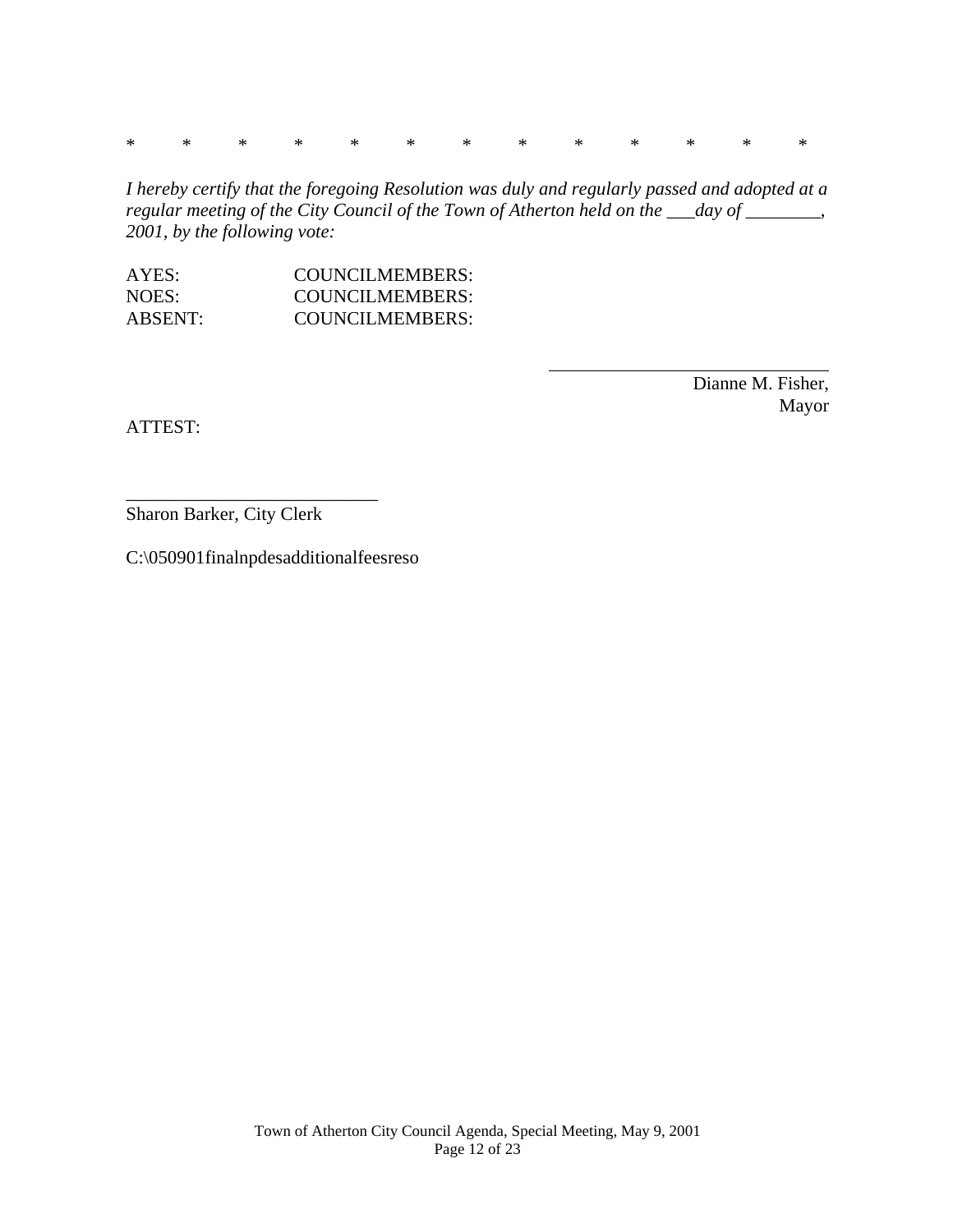

**Town of Atherton** 

# **CITY COUNCIL STAFF REPORT**

# **TO: HONORABLE MAYOR AND CITY COUNCIL**

#### **FROM: RALPH FREEDMAN, INTERIM CITY MANAGER**

#### **DATE: FOR THE MEETING OF MAY 9, 2001**

#### **SUBJECT: AUTHORIZING THE ACCEPTANCE OF SECURITIES DONATED TO THE TOWN OF ATHERTON**

#### **RECOMMENDATION:**

Approve the attached resolution, which allows for the Town of Atherton to accept securities when given to the Town as donations.

#### **INTRODUCTION:**

During the fundraising efforts by the Playground Committee, several individuals have expressed a desire to donate to this project by giving appreciated securities to the Town. Through the efforts of Alison Ross, a Co-Chairperson of the Playground Committee, contact was made with Morgan Stanley to establish an account to accept these securities, and to sell these securities in order to have the cash for the Playground Project costs. I have been in contact with a representative from Morgan Stanley discussing the specifics of this account, which include the approval of this resolution by the City Council.

It is anticipated that there may be between six (6) and ten (10) donations of stock from individuals for this project. All donations will be handled as outlined below.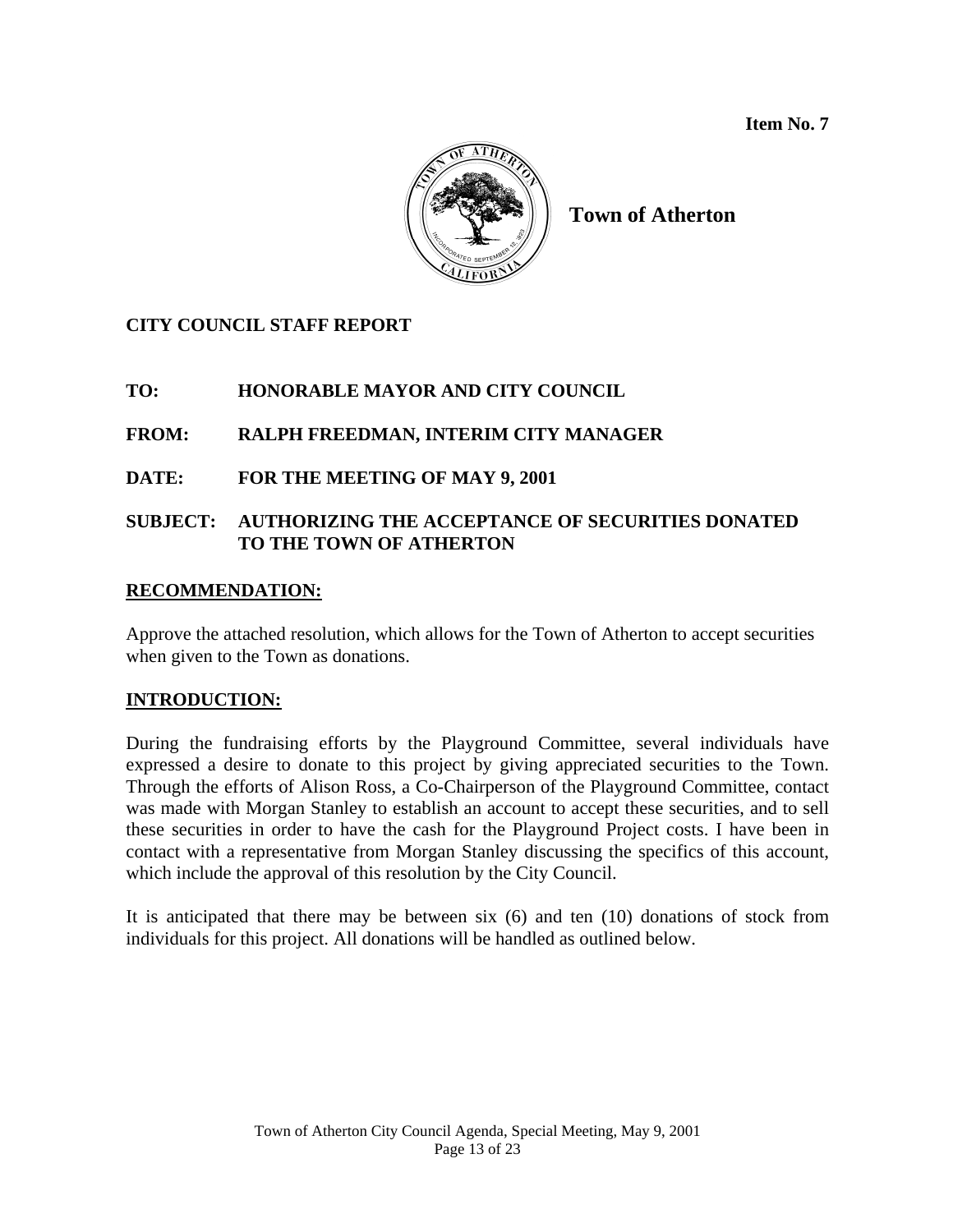# **ANALYSIS:**

All donations of securities will be deposited directly into the account with Morgan Stanley. These donations will not come to the Town. Instructions to Morgan Stanley will be that all securities should be sold on the date of receipt. This will be a standing order that has been conveyed to the representative at Morgan Stanley

#### **FISCAL IMPACT:**

There is no direct fiscal impact on the Town by approving this resolution. There is, however, an impact on the fundraising for the Playground Project because some individuals have chosen to donate by giving securities rather than by donating cash to this project. By not approving this resolution, the fundraising efforts would be negatively impacted.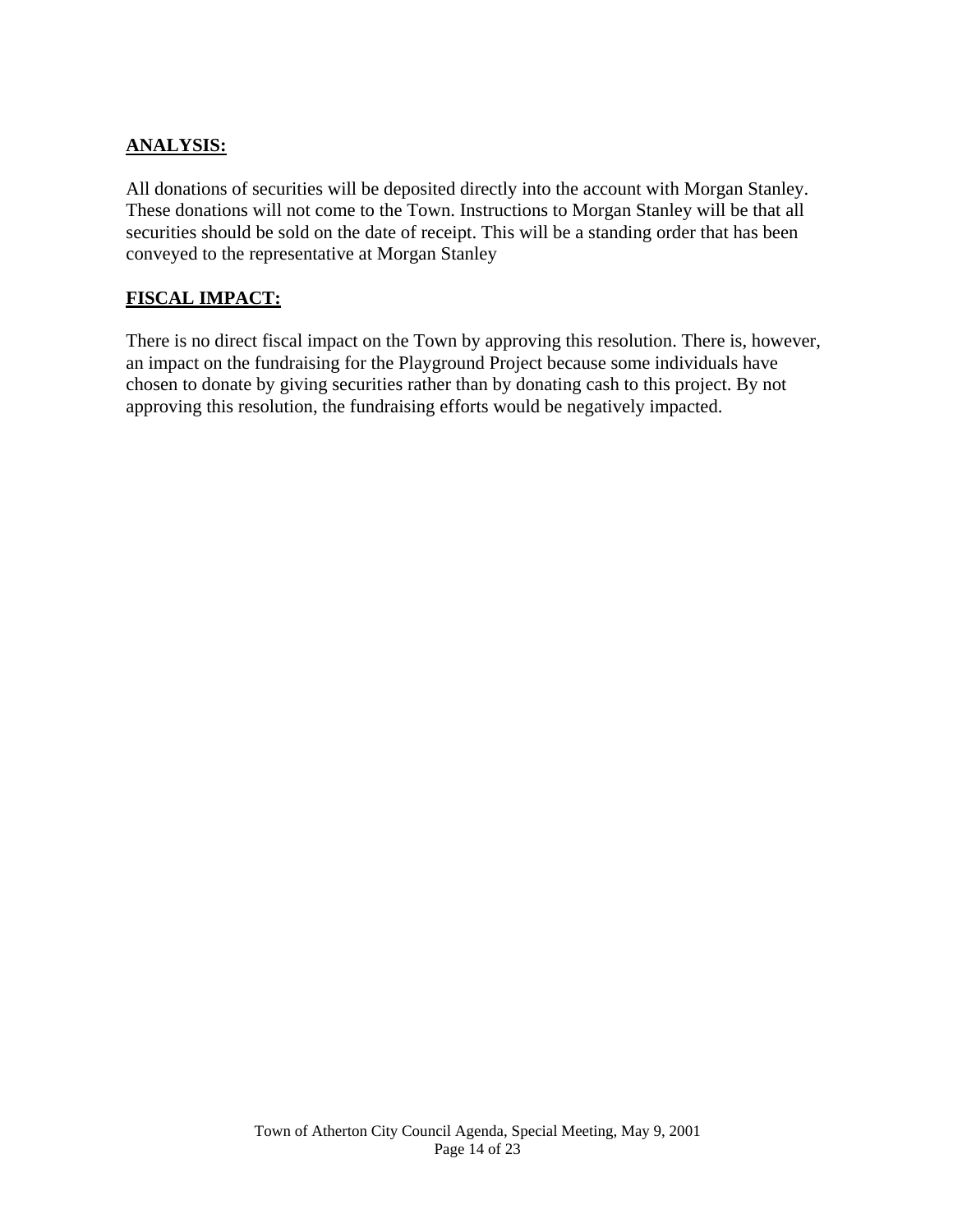#### **RESOLUTION NO. 01-\_\_\_\_**

#### **A RESOLUTION OF THE CITY COUNCIL OF THE TOWN OF ATHERTON AUTHORIZING THE ACCEPTANCE OF SECURITES GIVEN TO THE TOWN AS DONATIONS**

The City Council of the Town of Atherton hereby resolves as follows:

**WHEREAS:** the persons noted below be and they hereby are, and each of them hereby is, authorized and empowered, for and on behalf of the Town of Atherton (herein called the "Town"}, to establish and maintain one or more accounts with Morgan Stanley  $& Co.$ Incorporated (herein called "Morgan Stanley"} for the purpose of purchasing, investing in, or otherwise acquiring, selling, possessing, transferring, exchanging, or otherwise disposing of, or turning to account of, or realizing upon, and generally dealing in and with any and all forms of securities including, but not by way of limitation, shares, stocks, bonds, debentures, notes, scrip, participation certificates, rights to subscribe, options, warrants, certificates of deposit, mortgages, choses in action, evidences of indebtedness, commercial paper, certificates of indebtedness and certificates of interest of any and every kind and nature whatsoever, secured or unsecured, whether represented by trust, participating and/or other certificates or otherwise.

The fullest authority at all times with respect to any such commitment or with respect to any transaction deemed by any of the said officers and/or agents to be proper in connection therewith is hereby conferred, including authority (without limiting the generality of the foregoing} to give written or oral instructions to Morgan Stanley with respect to said transactions; to bind and obligate the Town to and for the carrying out of any contract, arrangement, or transaction, which shall be entered into by any such officer and/or agent for and on behalf of the Town with or through Morgan Stanley; to pay in cash or by checks and/or drafts drawn upon the funds of the Town such sums as may be necessary in connection with any of the said accounts; to deliver securities or contracts to Morgan Stanley; to order the transfer or delivery thereof to any other person whatsoever, and/or to order the transfer of record of any securities, or contracts, or titles, to any name selected by any of the said officers or agents; to affix the Town seal to any documents or agreements, or otherwise; to endorse any securities and/or contracts in order to pass title thereto; to direct the sale or exercise of any rights with respect to any securities; to sign for the Town all releases, powers of attorney and/or other documents in connection with any such account, and to agree to any terms or conditions to control any such account; to direct Morgan Stanley to surrender any securities to the proper agent or party for the purpose of effecting any exchange or conversion, or for the purpose of deposit with any protective or similar committee, or otherwise; to accept delivery of any securities or contracts; to appoint any other person or persons to do any and all things which any of the said officers and/or agents is hereby empowered to do, and generally to do and take all action necessary in connection with the account, or considered desirable by such officer and/or agent with respect thereto.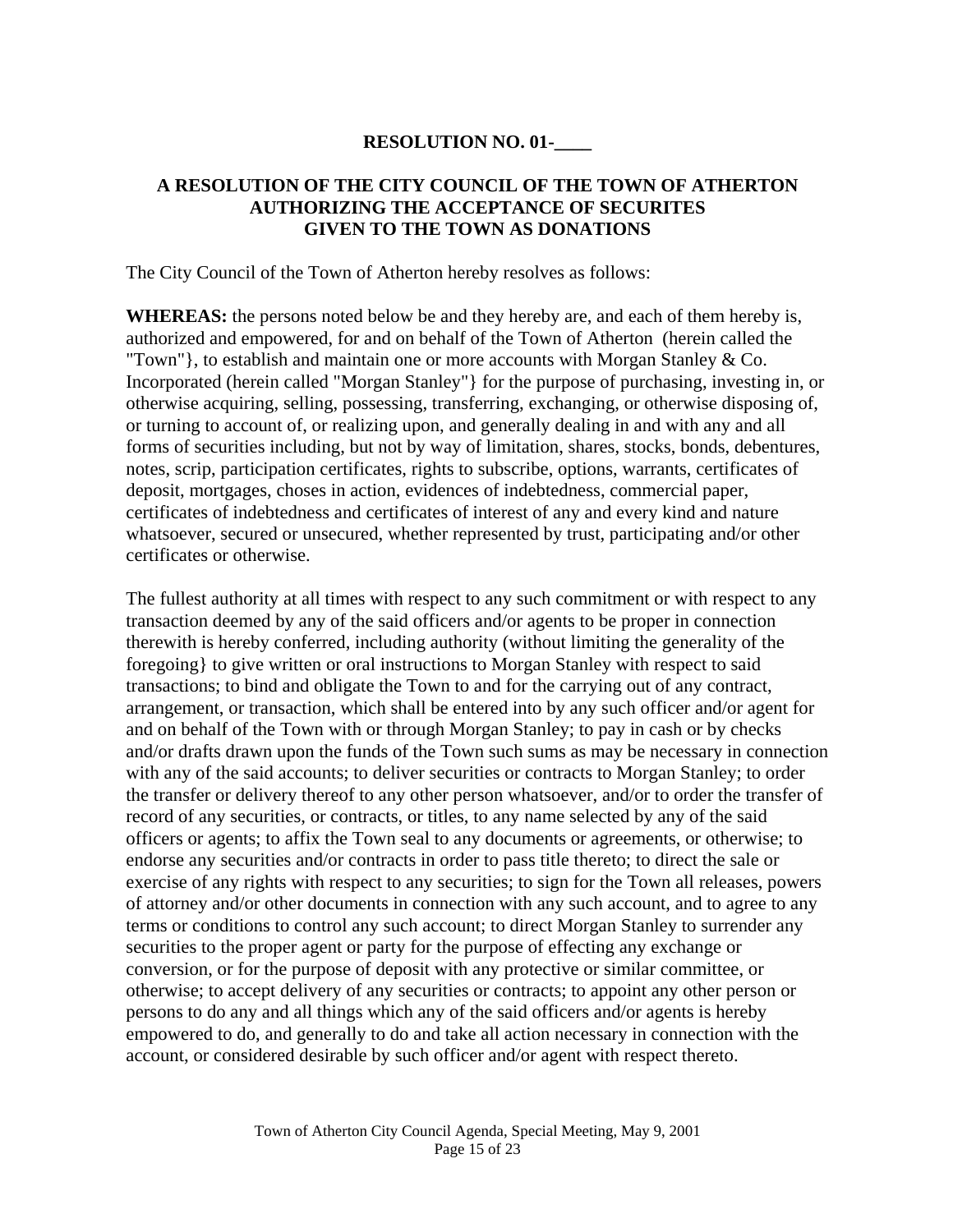**WHEREAS:** Morgan Stanley may deal with any and all of the persons directly or indirectly by the foregoing resolution empowered, as though they were dealing with the Town directly.

**WHEREAS:** the City Clerk of the Town be and she is hereby authorized, empowered and directed to certify, under the seal of the Town, or otherwise, to Morgan Stanley:

(a} a true copy of these resolutions;

(b} specimen signatures of each and every person by these resolutions empowered;

(c} a certificate (which, if required by Morgan Stanley, shall be supported by an opinion of the general counsel of the Town, or other counsel satisfactory to Morgan Stanley} that the Town is duly organized and existing, that State law empowers it to transact the business by these resolutions defined, and that no limitation has been imposed upon such powers by the By-laws or otherwise.

**WHEREAS:** Morgan Stanley may rely upon any certification given in accordance with these resolutions, as continuing fully effective unless and until Morgan Stanley shall receive due written notice of a change in or the rescission of the authority so evidenced and the dispatch of receipt of any other form of notice shall not constitute a waiver of this provision, nor shall the fact that any person hereby empowered ceases to be an officer of the Town or becomes an officer under some other title in any way affect the powers hereby conferred. The failure to supply any specimen signature shall not invalidate any transaction if the transaction is in accordance with authority actually granted.

**WHEREAS:** in the event of any change in the office or powers or persons hereby empowered, the City Clerk shall certify such changes to Morgan Stanley in writing in the manner hereinabove provided, which notification, when received, shall be adequate both to terminate the powers of the persons theretofore authorized, and to empower the persons thereby substituted.

**WHEREAS:** that the foregoing resolutions and certificates actually furnished to Morgan Stanley by the City Clerk of the Town pursuant thereto, be and they hereby are made irrevocable until written notice of the revocation thereof shall have been received by Morgan Stanley.

TOWN OF ATHERTON ACCOUNT (Authorizing Trading in Securities }

**NOW, THEREFORE BE IT RESOLVED** by the City Council of the Town of Atherton, by the undersigned, its Mayor, pursuant to the resolutions, a copy of which, certified by the City Clerk, is annexed hereto, hereby authorizes you to open an account in the name of said Town. This authorization shall continue in force until revoked by the undersigned Town by a written notice, addressed to you and delivered at your office at: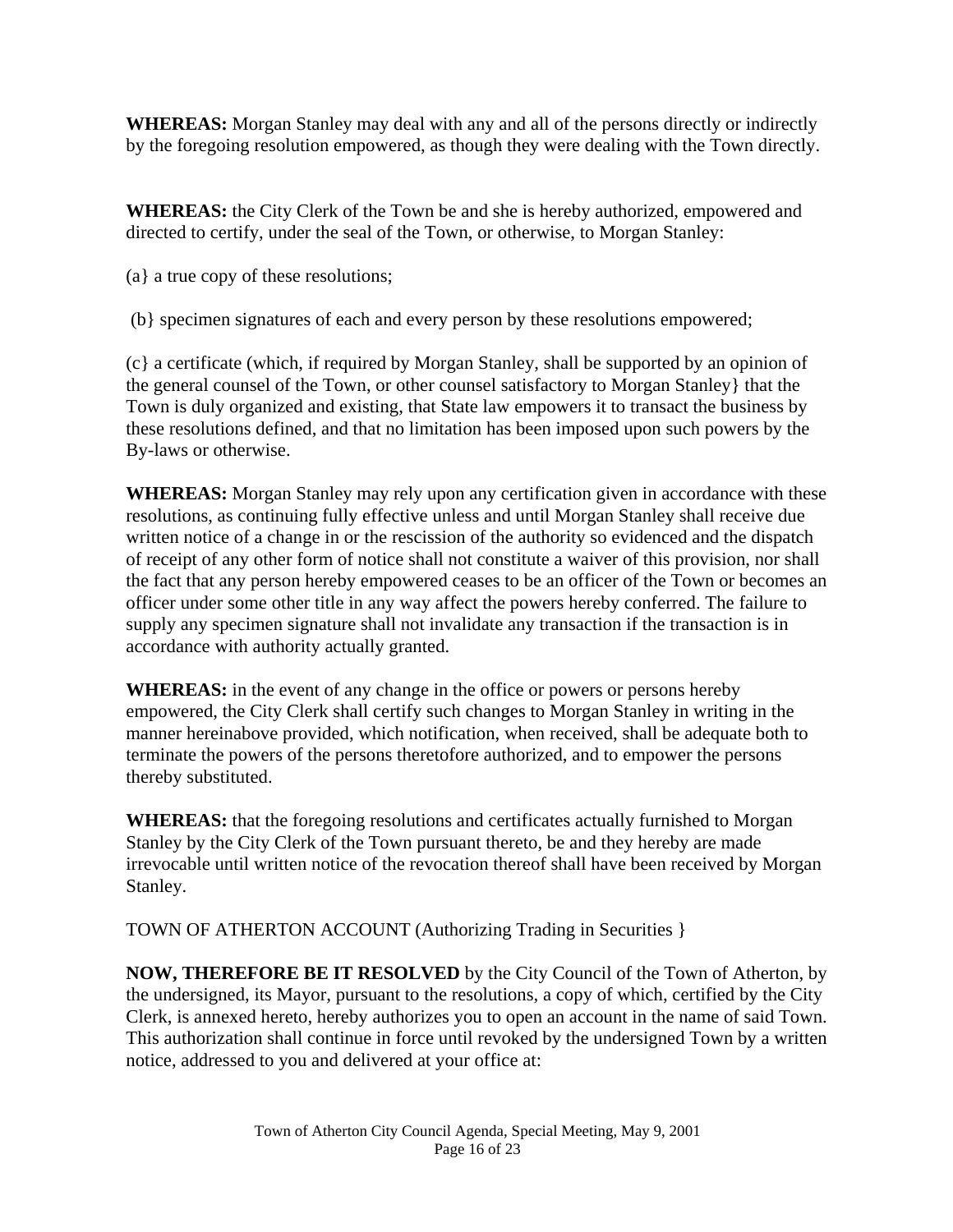91 Ashfield Road Atherton, California 94027

By,

Dianne M. Fisher, Mayor

\_\_\_\_\_\_\_\_\_\_\_\_\_\_\_\_\_\_\_\_\_\_\_\_

I, \_\_\_\_\_\_\_\_\_\_\_\_\_\_\_\_\_\_\_\_, City Clerk of the Town of Atherton, hereby certify that the annexed resolution was duly adopted at a meeting of the City Council of the Town of Atherton, duly held on the \_\_\_\_\_\_\_ day of \_\_\_\_\_\_\_, 2001, at which a quorum of said Council was present and acting throughout and that no action has been taken to rescind or amend said resolution and that the same is now in full force and effect. This Resolution was adopted by the following vote:

| COUNCIL MEMBERS: |
|------------------|
| COUNCIL MEMBERS: |
| COUNCIL MEMBERS: |
| COUNCIL MEMBERS: |
|                  |

I further certify that each of the following has been duly appointed the authorized agents and attorneys-in-fact of the Town of Atherton with the authority on the behalf of the Town, for its account and risk to act in accordance with this Resolution.

Ralph Freedman Dianne M. Fisher Interim City Manager Mayor

Signature Signature Signature Signature Signature Signature Signature Signature Signature Signature Signature Signature Signature Signature Signature Signature Signature Signature Signature Signature Signature Signature Si

I further certify that the Town of Atherton is duly organized and existing and has the power to take the action called for by the resolutions annexed hereto.

 $\overline{\phantom{a}}$  , and the contract of the contract of the contract of the contract of the contract of the contract of the contract of the contract of the contract of the contract of the contract of the contract of the contrac

IN WITNESS WHEREOF, I have hereunto affixed my hand this \_\_\_\_ day of \_\_\_\_\_\_\_, 2001.

Sharon Barker, City Clerk

\_\_\_\_\_\_\_\_\_\_\_\_\_\_\_\_\_\_\_\_\_\_\_\_\_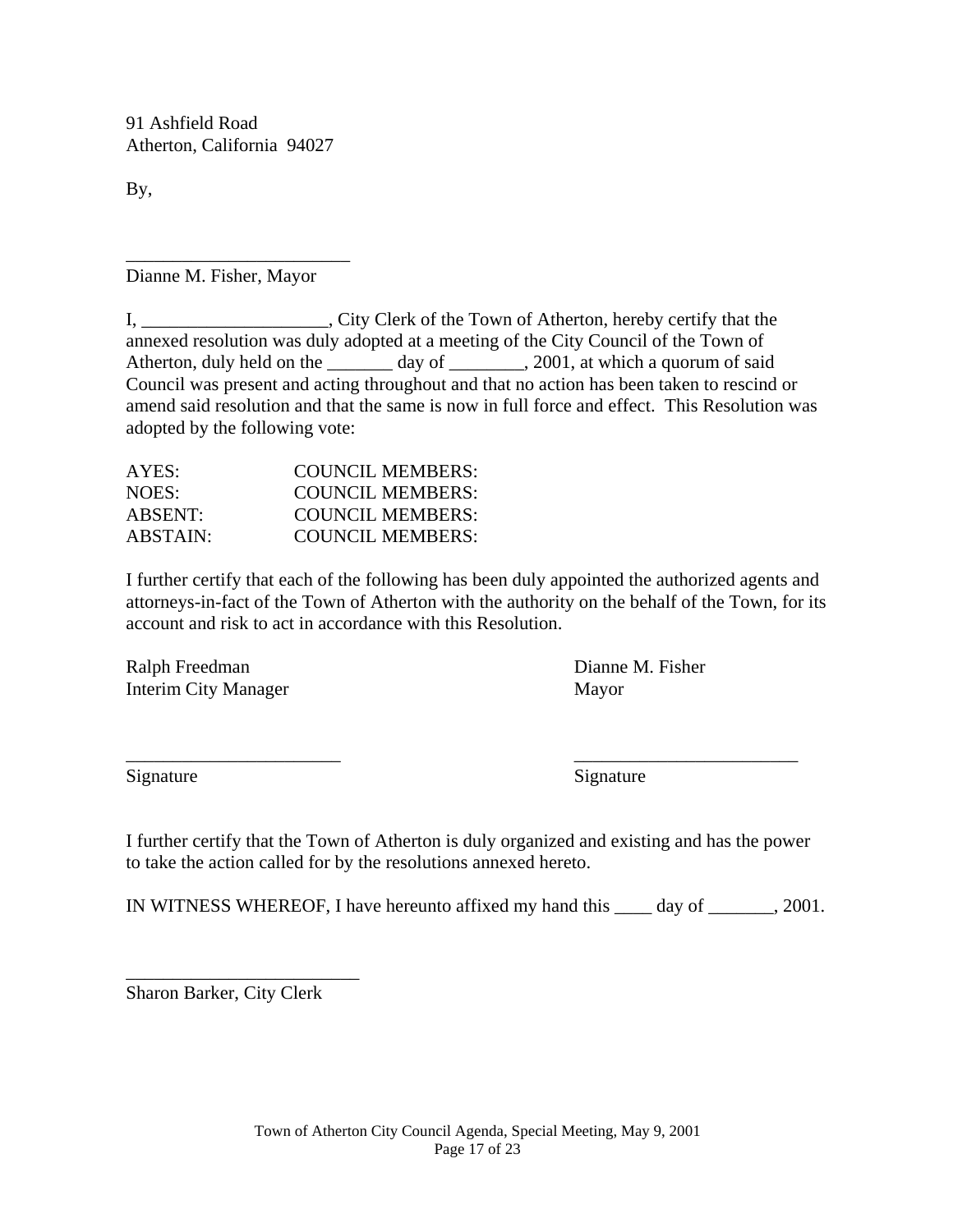

**Town of Atherton** 

# **CITY COUNCIL STAFF REPORT**

| TO:             | <b>HONORABLE MAYOR AND CITY COUNCIL</b>     |
|-----------------|---------------------------------------------|
| <b>FROM:</b>    | RALPH FREEDMAN, INTERIM CITY MANAGER        |
| DATE:           | FOR THE CITY COUNCIL MEETING OF MAY 9, 2001 |
| <b>SUBJECT:</b> | <b>COMMISSION/COMMITTEE APPOINTMENTS</b>    |

#### **RECOMMENDATION:**

Approve the recommendations of the Screening Committee for the following appointments:

| <b>Planning Commission:</b>     | <b>Marion Oster</b>                                                                                                                              |  |
|---------------------------------|--------------------------------------------------------------------------------------------------------------------------------------------------|--|
| <b>General Plan Committee:</b>  | Alex (Sandy) Kaye<br><b>Joan Sanders</b><br>Jim Dobbie                                                                                           |  |
| Arts Committee:                 | Jean Schaaf                                                                                                                                      |  |
| Park and Recreation Commission: | Henry Cartan III (reappointment - Holbrook-<br>Palmer Park Foundation representative)<br>JeanWangsness (reappointment – Dames<br>representative) |  |
| <b>Audit Committee:</b>         | Alan Kertz (reappointment)<br>Robert O'Donnell (reappointment)                                                                                   |  |
| Mid-Peninsula Access Corp.:     | Maureen Dickey (reappointment)                                                                                                                   |  |
|                                 |                                                                                                                                                  |  |

#### **ANALYSIS:**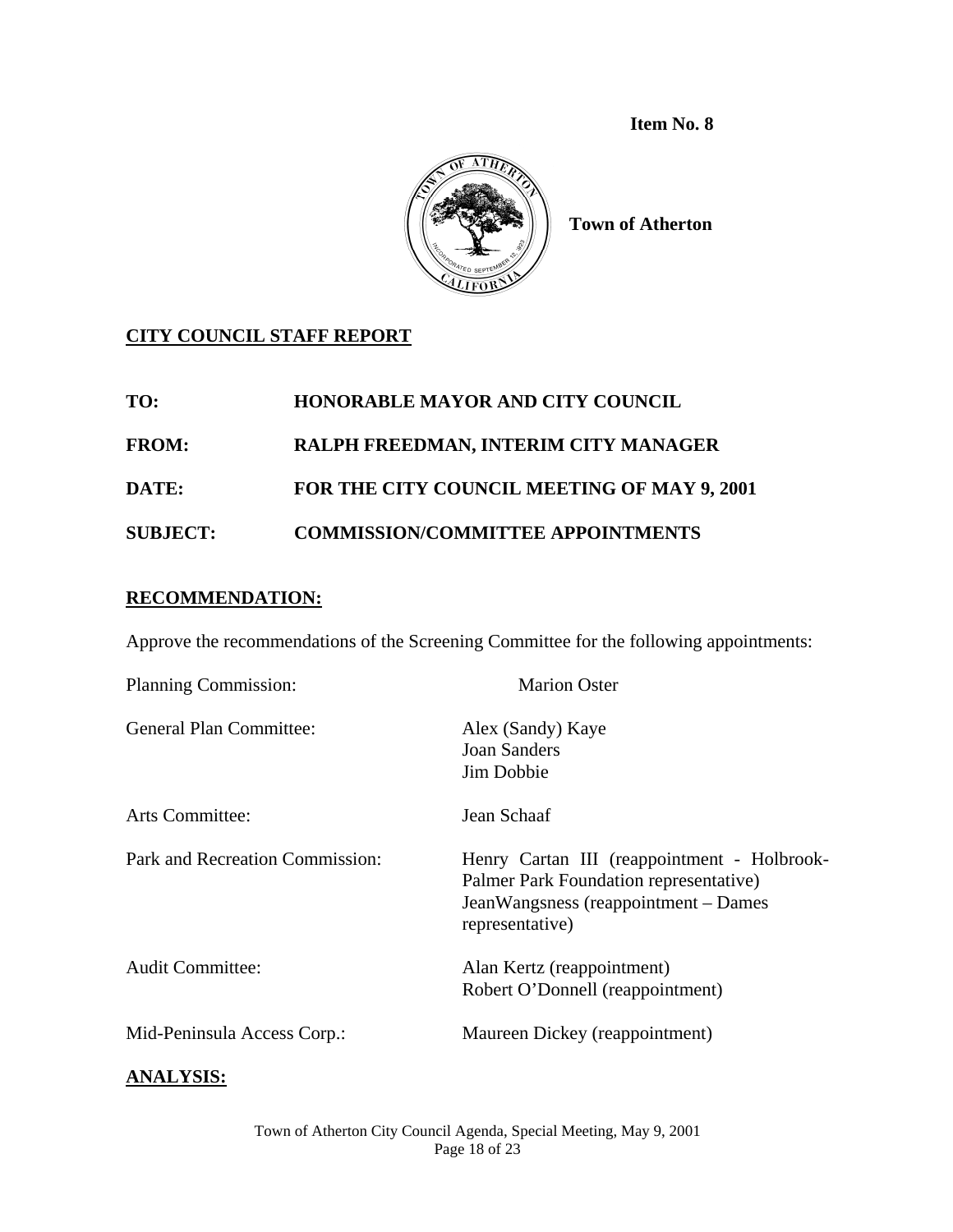Each April the City Council Screening Committee makes recommendations to the City Council to fill the vacancies created when terms expire on Town Commissions and Committees. This year, the Screening Committee, consisting of Vice Mayor Carlson and Council Member McKeithen, has recommended the residents listed above to fill the vacancies.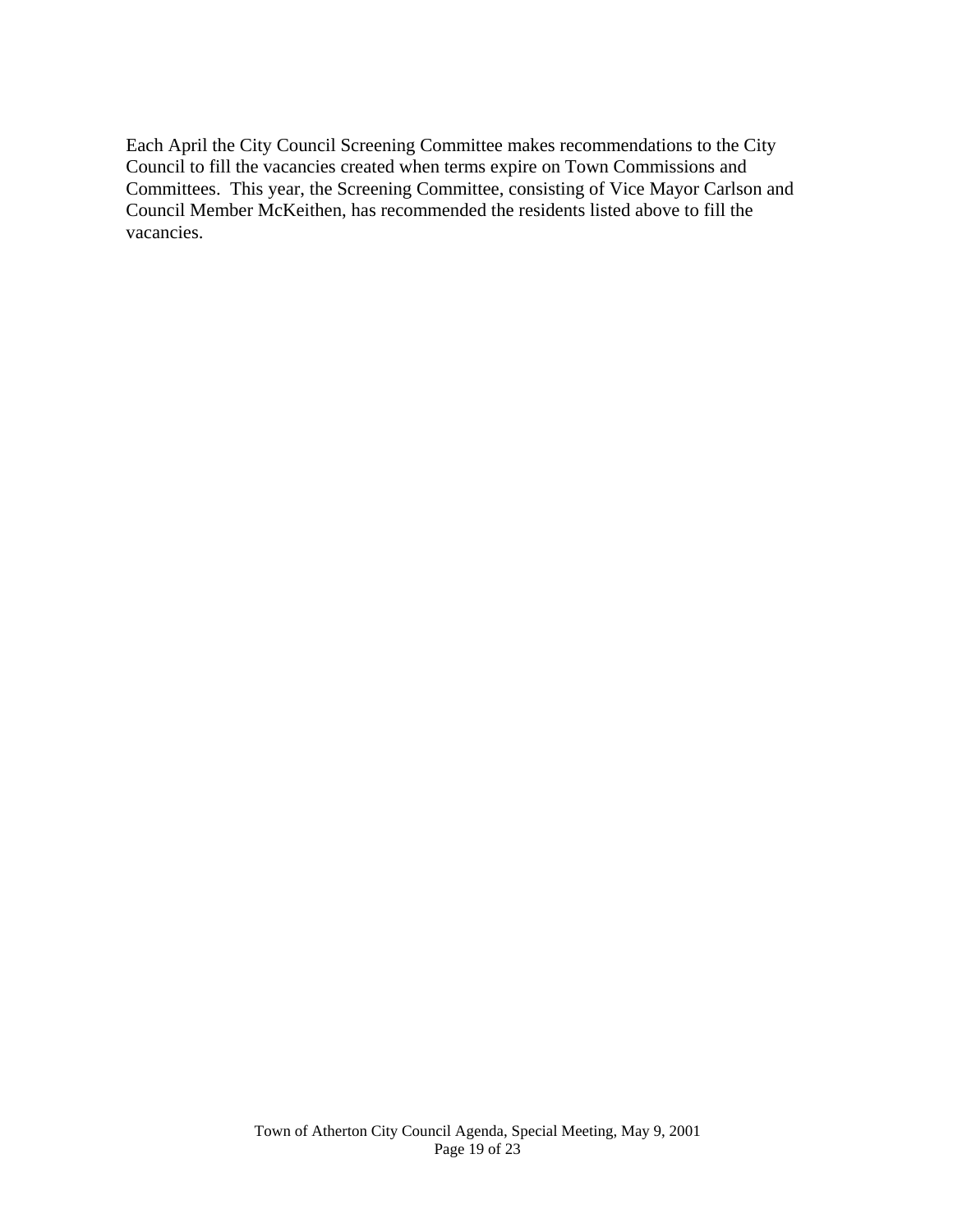

# **Town of Atherton**

# **CITY COUNCIL STAFF REPORT**

# **TO: HONORABLE MAYOR AND CITY COUNCIL**

# **FROM: RALPH FREEDMAN, INTERIM CITY MANAGER**

# **DATE: FOR THE MEETING OF MAY 9, 2001**

# **SUBJECT: CONSIDER MODIFICATIONS TO THE HOLBROOK-PALMER PARK PLAYGROUND PROJECT**

# **RECOMMENDATION:**

Consider modifications to the Playground Project as it relates to the footprint and to the landscaping adjacent to it.

# **INTRODUCTION:**

Earlier this year, both the Park & Recreation Commission and the City Council approved the proposed layout for the new Playground Area at Holbrook-Palmer Park. This plan had 4,000 square feet dedicated to play areas, and 2,600 square feet dedicated to the patio and picnic areas. The consultant for this project indicated at both the Park & Recreation Commission and City Council meetings that the proposed layout could be accommodated within these parameters. Recently, as the project design was being finalized, the consultant indicated that 7,400 square feet was needed for this project. Shortly thereafter, two of the Co-Chairpersons of the Playground Committee, Michelle Dollinger and Dorothea Collins, met with equipment suppliers. After this meeting, they felt that the play structure needed to be expanded to afford the older kids more activities. By expanding this structure, an additional 880 square feet of space would be needed.

Due to scheduling conflicts on May  $2<sup>nd</sup>$ , I presented the request of the Playground Committee to the Park & Recreation Commission. This request was for the expansion of the square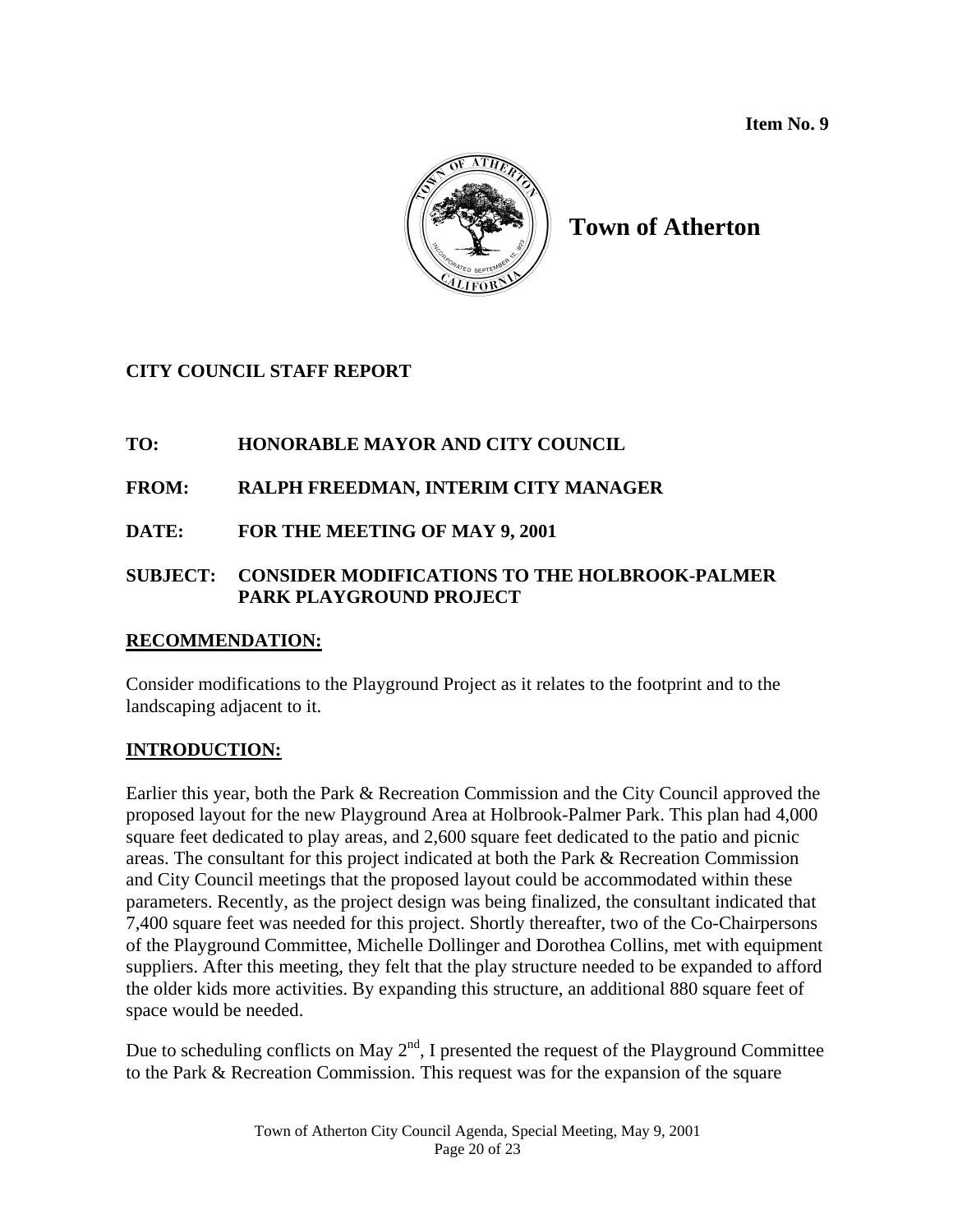footage of the new playground from 6,600 square feet to 8,530 square feet due to a more precise calculation by the consultant, and the desire to increase the size of the older children's play structure. The Commission, after considerable discussion, decided that their approval of the Playground Proposal at 6,600 square feet should stand, but they did agree to allow for a reallocation of the 6,600 square feet - up to 4,400 square feet for the play areas and 2,200 square feet of patio and picnic areas. There will be several members of the Commission at the May  $9<sup>th</sup>$  City Council meeting to personally express their feelings. The Playground Committee also sought approval for planting numerous trees on the west side of the project area to provide shade to the children who will be playing at the new playground. The Commission rejected this proposal because they felt that this would infringe upon the open field in the Park.

The increased square footage does not reflect any deceit or attempt by anyone to misrepresent what was actually needed for this project. It was a mistake in calculations that should and could have been avoided with more careful attention to detail, and the desire by two of the Co-Chairpersons to provide a larger structure for older kids. Had the correct square footage been presented to the Commission and subsequently the City Council, I am confident that we would not be in the position we find ourselves into today. The Co-Chairpersons of the Playground Committee will be at the May  $9<sup>th</sup>$  meeting to discuss their requests with the City Council.

The cost of any additional trees that have been proposed for planting on the west side of the Playground Area would be borne by the Playground Committee. If approved by the City Council, additional monies would be raised for this purpose. Kathy Hughes-Anderson, the Town Arborist, has indicated that there are several trees within the Park that could be used for this landscaping because they are too close to other trees in the Park. If these trees were used, the Playground Committee would be responsible just for the cost of moving these trees within the Park.

# **ANALYSIS:**

Holbrook-Palmer Park encompasses approximately 22 acres or 958,320 square feet. If approved at 8,530 square feet, this project will encompass less than 1% of the total park acreage. All needed funds have been raised by the Playground Committee to have the Town proceed forward with the proposed project. The consultant has almost completed the necessary documents that will enable the Town to begin the bid process in the next few weeks, pending the City Council's decision.

# **FISCAL IMPACT:**

The modifications will have no significant financial impact on the Town of Atherton since the Playground Committee is paying for all costs. A larger Playground Area will cost the Town a small amount more for maintenance.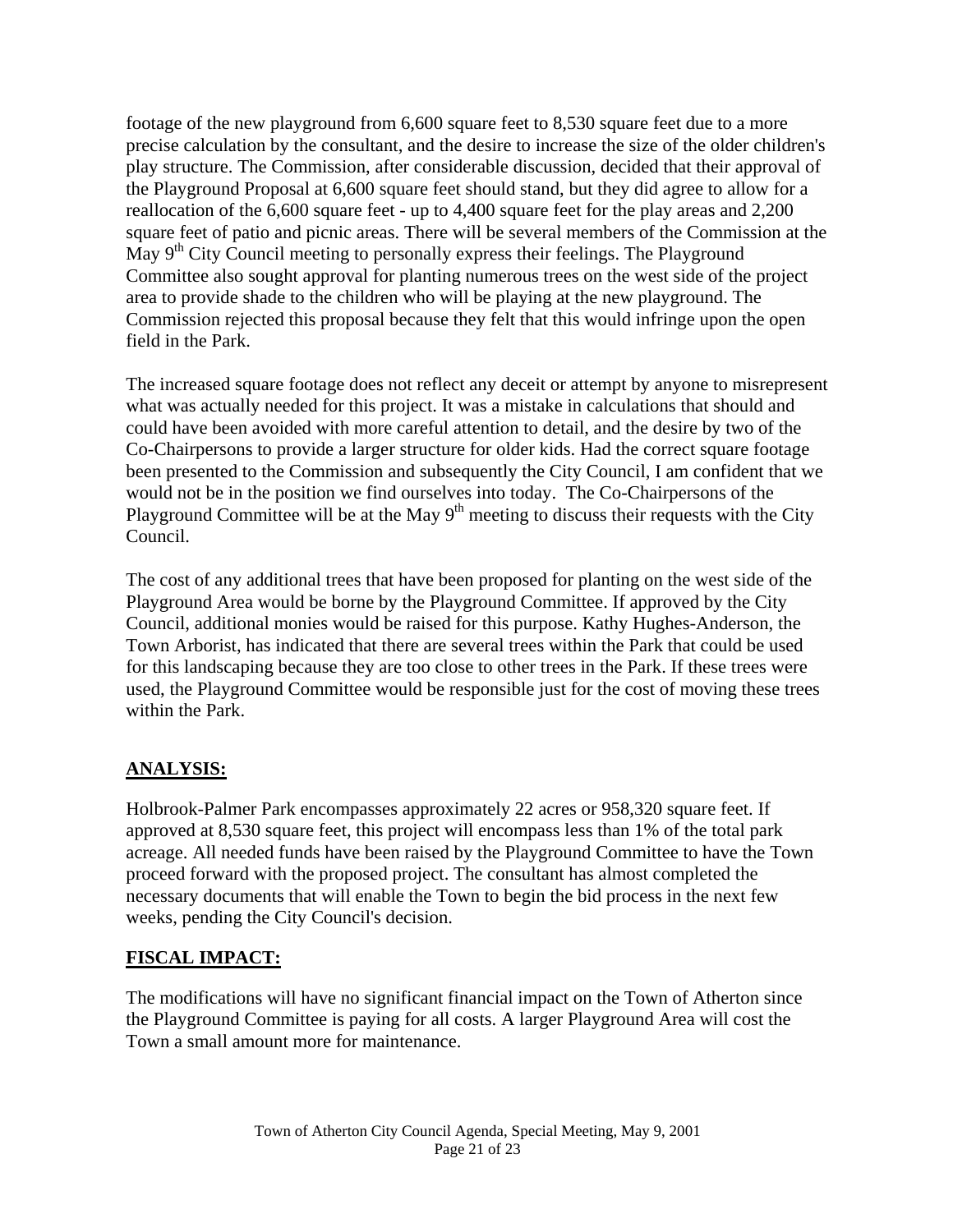

# **Town of Atherton**

# **CITY COUNCIL STAFF REPORT**

# **TO: HONORABLE MAYOR AND CITY COUNCIL**

# **FROM: RALPH FREEDMAN, INTERIM CITY MANAGER**

# **DATE: FOR THE MEETING OF MAY 9, 2001**

#### **SUBJECT: DISCUSSION AND POSSIBLE ACTION ON FY2001/2002 BUDGET AND ALARM FEES**

#### **RECOMMENDATION:**

Consider formalizing the Alarm Fee assessment for FY2001/2002.

# **INTRODUCTION:**

Over the next two months, the Town of Atherton will be discussing the FY2001/2002 Budget for the Town. Under the proposed schedule, the City Council will be discussing the budget on May  $16<sup>th</sup>$ , June  $13<sup>th</sup>$ , and June  $20<sup>th</sup>$ . At a meeting during the last week of June, the City Council will be asked to adopt the appropriate resolutions to finalize next year's budget.

I would recommend that the City Council give direction to the staff on how it plans to address the issue of Alarm Fees during the next fiscal year. We are still in the process of collecting Alarm Fees because of the extensive review and modification of the Police Department's database. At the current time, we have collected \$168,000, and we estimate that we will collect approximately \$200,000 by the end of June. This is vastly different than the \$375,000 that we expected to collect based upon 1250 connections to the Dispatch Center.

Many comments have been received on both sides of the issue on the levying of Alarm Fees. Some residents feel that the fees should remain at the current level of \$300 per year to ensure that the users of this service pay for staff time. Other residents have indicated that users that are directly connected to the Dispatch Center help keep down crime, thus allowing the Town to having fewer officers. Others feel that this fee was imposed because the Town needed a